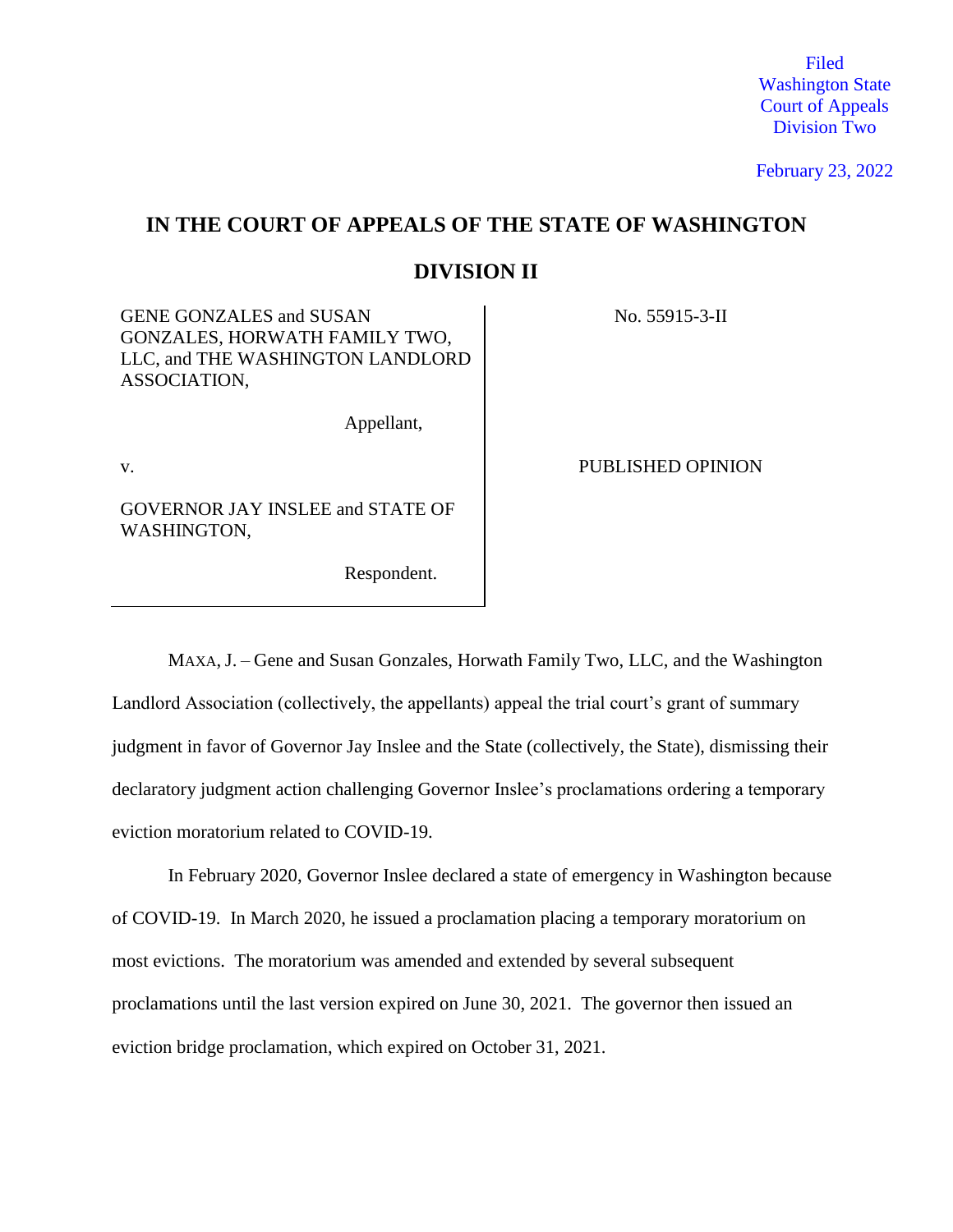Gonzales and Horwath provided rental housing in Lewis County, and their tenants had not paid rent since the governor's proclamation was issued. The appellants filed this action in Lewis County, seeking a declaration that the governor had no statutory authority to issue the eviction moratorium and the moratorium violated several constitutional provisions. The State then filed a motion to transfer venue to Thurston County, which the Lewis County trial court granted.

We hold that  $(1)$  this appeal is not moot because the case presents issues of substantial public interest, (2) the Lewis County trial court did nor err in transferring venue to Thurston County, (3) the Governor had authority to issue the proclamations under RCW  $43.06.220(1)$ (h), (4) RCW 43.06.220(1)(h) did not violate the constitutional prohibition against the delegation of legislative authority, (5) the proclamations did not violate the separation of powers doctrine or deny access to the courts, (6) the proclamations did not constitute a taking of the appellants' property, and (7) the proclamations did not constitute an unconstitutional impairment of the appellants' contracts with their tenants.

Accordingly, we affirm the trial court's grant of summary judgment in favor of the State.

#### FACTS

#### *Background*

 $\overline{a}$ 

In response to the COVID-19 pandemic, on February 29, 2020 Governor Inslee declared a state of emergency in Washington. On March 18, 2020, the governor issued Proclamation 20- 19,<sup>1</sup> which prohibited certain activities related to residential evictions under the authority of RCW 43.06.220(1)(h). The effect was to put a temporary moratorium on most residential

<sup>&</sup>lt;sup>1</sup> Proclamation of Governor Jay Inslee, No. 20-19 (Wash. March 18, 2020), https://www.governor.wa.gov/sites/default/files/proclamations/20-19%20-%20COVID-19%20Moratorium%20on%20Evictions%20%28tmp%29.pdf [https://perma.cc/BBN9-QEM8].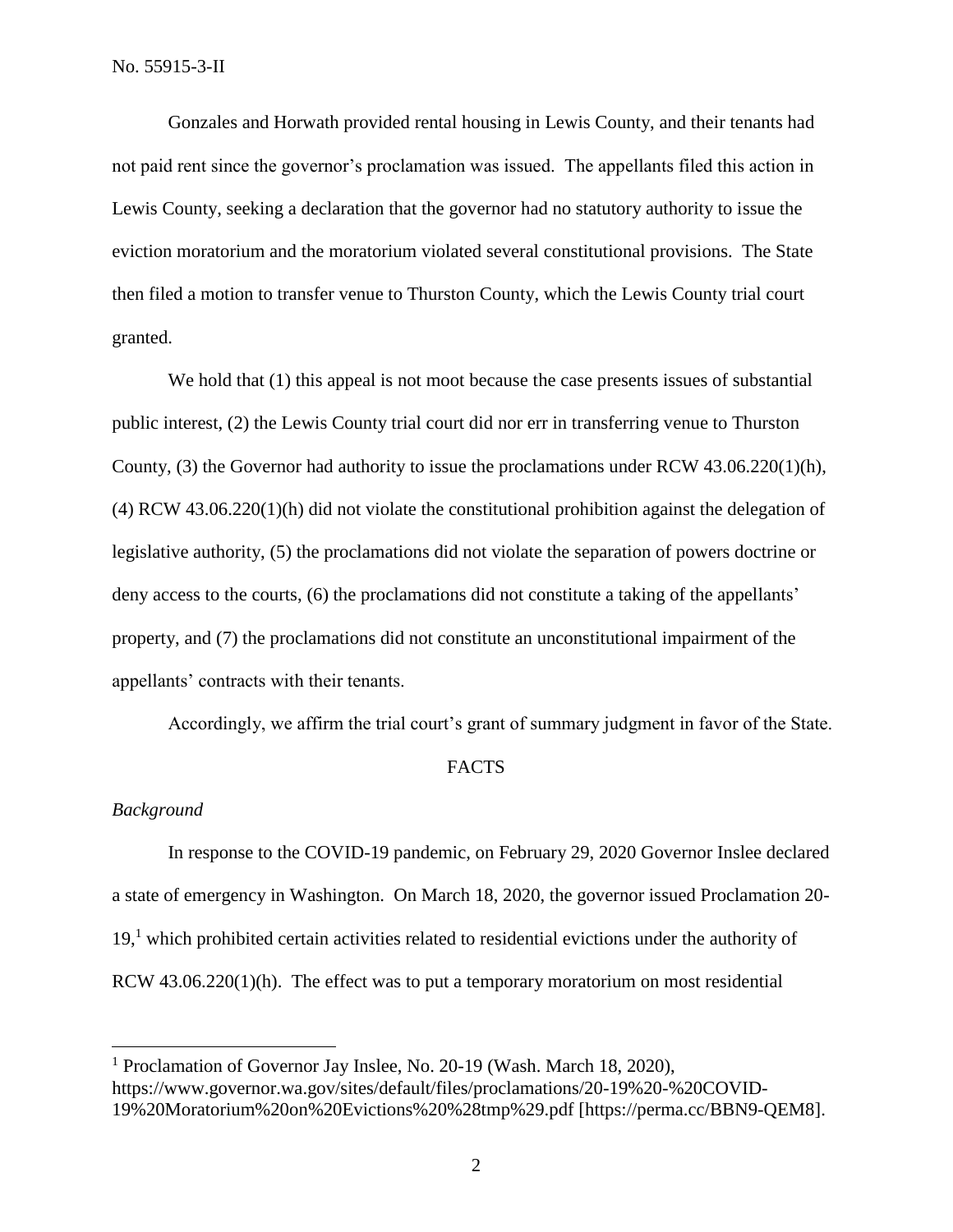evictions. The moratorium aimed to protect those with the inability to pay rent from being evicted from their homes in the midst of the pandemic. The purpose of the moratorium was to prevent increasing risks to life, health, and safety from the pandemic.

The governor issued subsequent proclamations that extended the eviction moratorium several times and provided much more detailed provisions: Proclamations  $20-19.1^2$ ,  $20-19.2^3$ ,  $20-19.3<sup>4</sup>$ ,  $20-19.4<sup>5</sup>$ , and  $20-19.5<sup>6</sup>$ . The final proclamation regarding the eviction moratorium, Proclamation 20-19.6<sup>7</sup>, expired on June 30, 2021 and was not renewed. These proclamations prohibited landlords and related persons from engaging in a number of activities regarding evictions, which essentially prevented most evictions. One exception was if eviction was necessary because the tenant was creating a "significant and immediate risk to the health or

<sup>2</sup> Proclamation of Governor Jay Inslee, No. 20-19.1 (Wash. Apr. 16, 2020), https://www.governor.wa.gov/sites/default/files/proclamations/20-19.1%20-%20COVID-19%20Moratorium%20on%20Evictions%20Extension%20%28tmp%29.pdf [https://perma.cc/G9YP-7HYP].

<sup>3</sup> Proclamation of Governor Jay Inslee, No. 20-19.2 (Wash. June 2, 2020), https://www.governor.wa.gov/sites/default/files/proclamations/20- 19.2%20Coronavirus%20Evictions%20%28tmp%29.pdf [https://perma.cc/8VTV-9HK9].

<sup>4</sup> Proclamation of Governor Jay Inslee, No. 20-19.3 (Wash. July 24, 2020), https://www.governor.wa.gov/sites/default/files/proclamations/20- 19.3%20Coronavirus%20Evictions%20%28tmp%29.pdf [https://perma.cc/7GB3-MJKT].

<sup>5</sup> Proclamation of Governor Jay Inslee, No. 20-19.4 (Wash. Oct. 14, 2020), https://www.governor.wa.gov/sites/default/files/proclamations/proc\_20-19.4.pdf [https://perma.cc/L2AS-CX23].

<sup>6</sup> Proclamation of Governor Jay Inslee, No. 20-19.5 (Wash. Dec. 31, 2020), https://www.governor.wa.gov/sites/default/files/proclamations/proc\_20-19.5.pdf [https://perma.cc/CZ98-WPHB].

<sup>7</sup>Proclamation of Governor Jay Inslee, No. 20-19.6 (Wash. March 18, 2021), https://www.governor.wa.gov/sites/default/files/proclamations/proc\_20-19.6.pdf [https://perma.cc/X9AS-5MTR].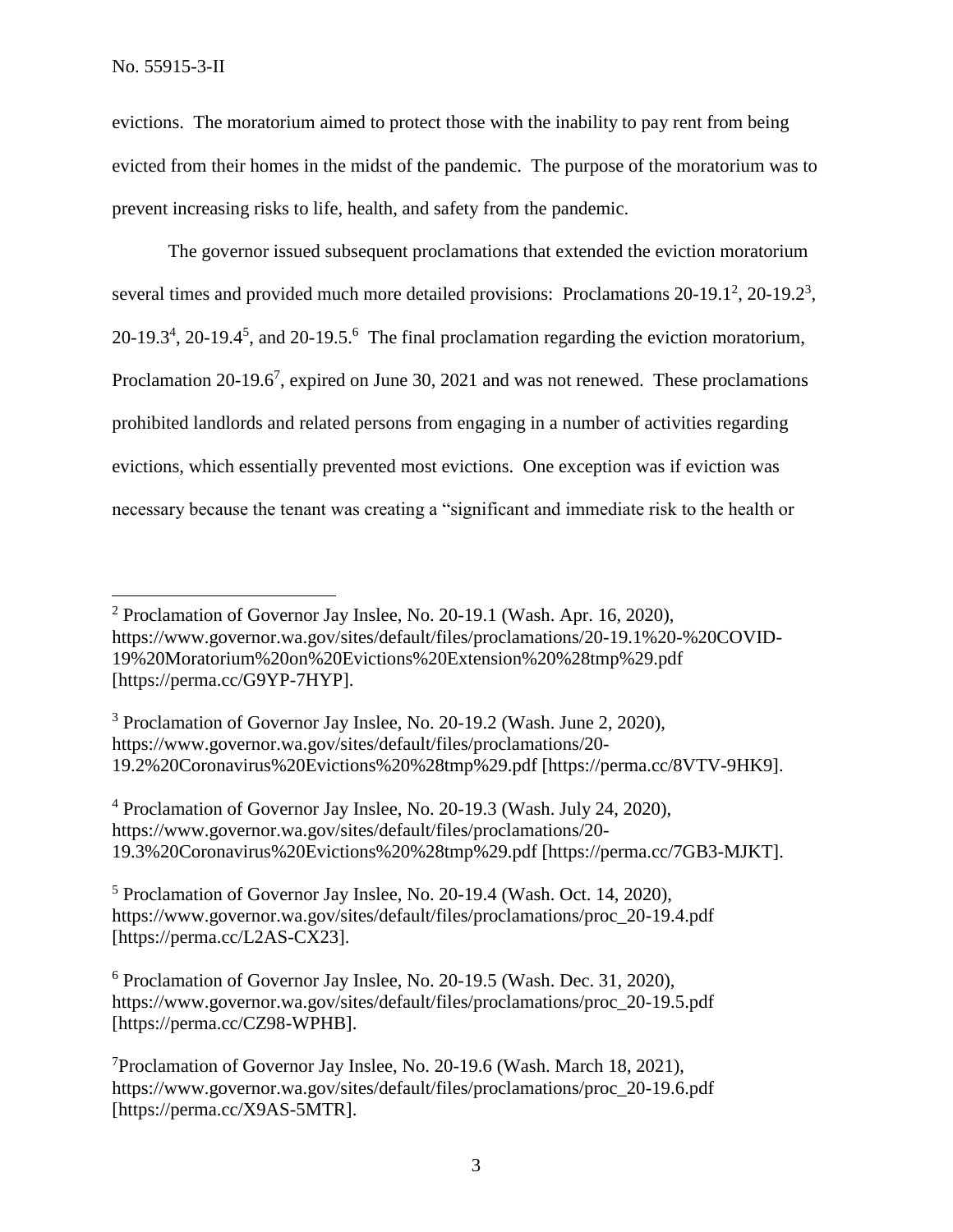safety of others." Proclamation 20-19.1 at 3. An exception later was added for when the landlord planned to personally occupy or sell the rented premises.

The proclamations also prohibited landlords from treating unpaid rent resulting from COVID-19 as an enforceable debt, unless the landlord offered and the tenant refused a reasonable repayment plan.

In April 2021, the legislature enacted Engrossed Second Substitute Senate Bill (E2SSB) 5160. LAWS of 2021, ch.115. Section 1 of E2SSB 5160 noted the governor's temporary moratorium on evictions "to reduce housing instability and enable tenants to stay in their homes." LAWS of 2021, ch. 115, sec. 1. E2SSB stated that the Governor's eviction moratorium would end on June 30, 2021. RCW 59.18.630.

E2SSB 5160 provided a number of protections for tenants, including that landlords must offer tenants a reasonable schedule for repayment of unpaid rent accruing between March 1, 2020 and six months after expiration of the eviction moratorium. RCW 59.18.630. In addition, the legislation provided for the development of court-based eviction pilot programs to facilitate the resolution of nonpayment of rent cases between landlords and tenants. LAWS OF 2021, ch. 115, sec. 7. E2SSB 5160 also allowed landlords to recover up to \$15,000 from the State in unpaid rent if the tenant voluntary vacated a tenancy or if a tenant defaulted on a payment plan. RCW 43.31.605 (1)(d)(i). And it was required that landlords be given the opportunity to apply for certain rental assistance programs. LAWS OF 2021, ch. 115, sec. 12.

On June 29, 2021, the governor issued Proclamation  $21{\text -}09^8$  as a temporary bridge between the expired eviction moratorium and the implementation of E2SSB 5160. This

<sup>8</sup> Proclamation by Governor Jay Inslee, No. 21-09 (Wash. June 29, 2021), https://www.governor.wa.gov/sites/default/files/proclamations/proc\_21-09.pdf [https://perma.cc/5FLT-5THF].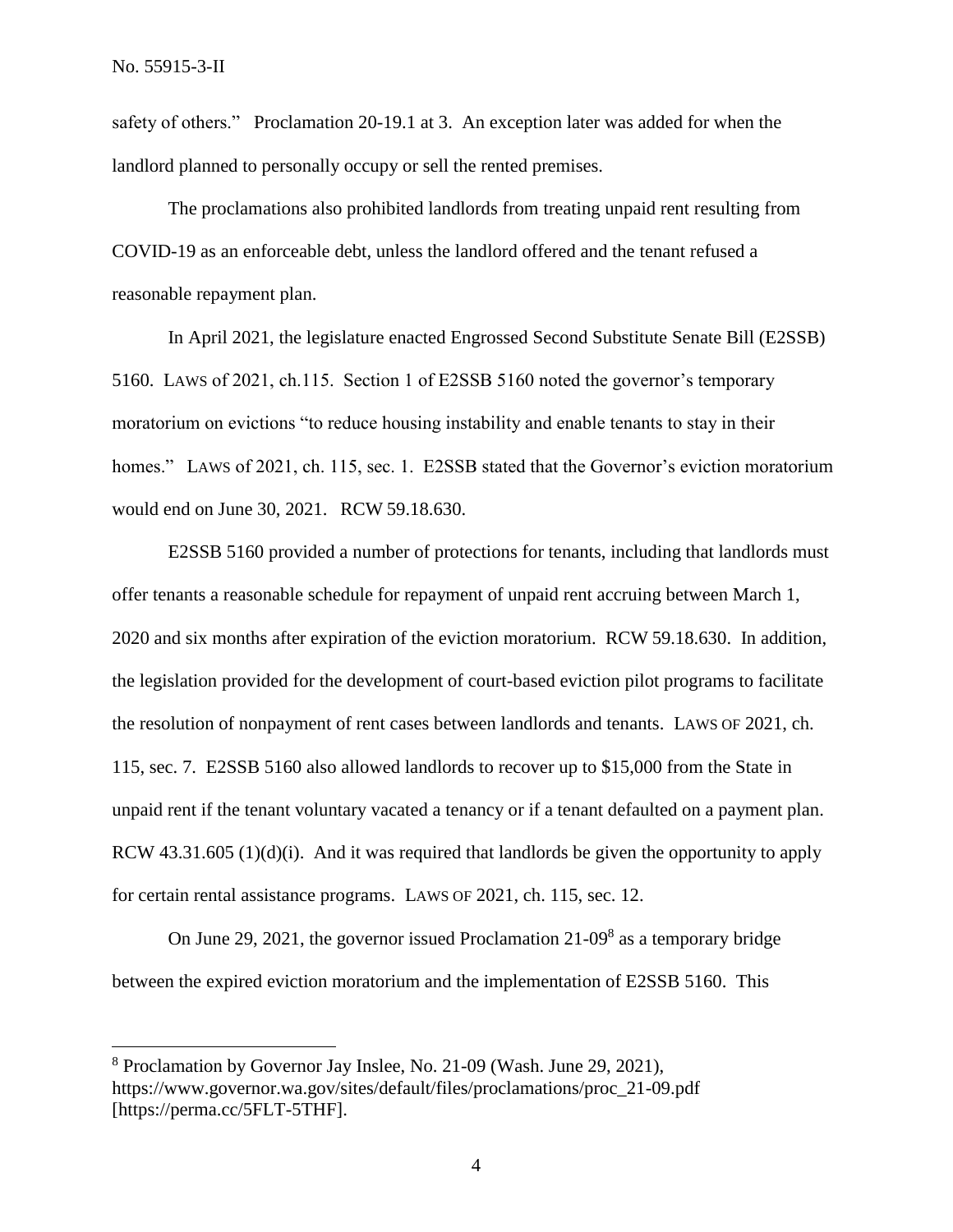proclamation continued to prohibit evictions until certain provisions of E2SSB 5160 were implemented. Proclamation 21-09 was extended once, Proclamation  $21-09.1^9$ , and expired on October 31, 2021.

#### *Lawsuit and Summary Judgment*

Gonzales and Horwath provided rental housing in Lewis County. Tenant X had been with the Gonzales' since 2019. Tenant X had not paid rent or utilities since June 2020. The Gonzales' asked tenant X if they planned to pay utilities and tenant X reportedly responded with "[w]hy should I pay them anything; they can't shut me off due to the Pandemic." CP at 252.

Tenant Y rented with Horwath. Tenant Y had not paid rent since February 2020 or utilities since March 2020. A rental management company attempted to contact tenant Y about finding a solution for paying and to inquire about tenant Y's plans or ability to pay. Tenant Y did not respond to the inquiries. No repayment plan was offered because tenant Y would not respond to any communications.

In December 2020, Gonzales and Horwath, joined by the Washington Landlord Association, filed a declaratory judgment action in Lewis County against Governor Inslee and the State. They sought an order declaring that the governor's proclamations ordering an eviction moratorium were void as being without statutory authority and unconstitutional under various provisions, and an order declaring that the proclamations had caused an unconstitutional taking without compensation.

<sup>9</sup> Proclamation by Governor Jay Inslee, No. 21-09.1 (Wash. Sept. 24, 2021), https://www.governor.wa.gov/sites/default/files/proclamations/proc\_21-09.1.pdf [https://perma.cc/H2LM-KFZ3].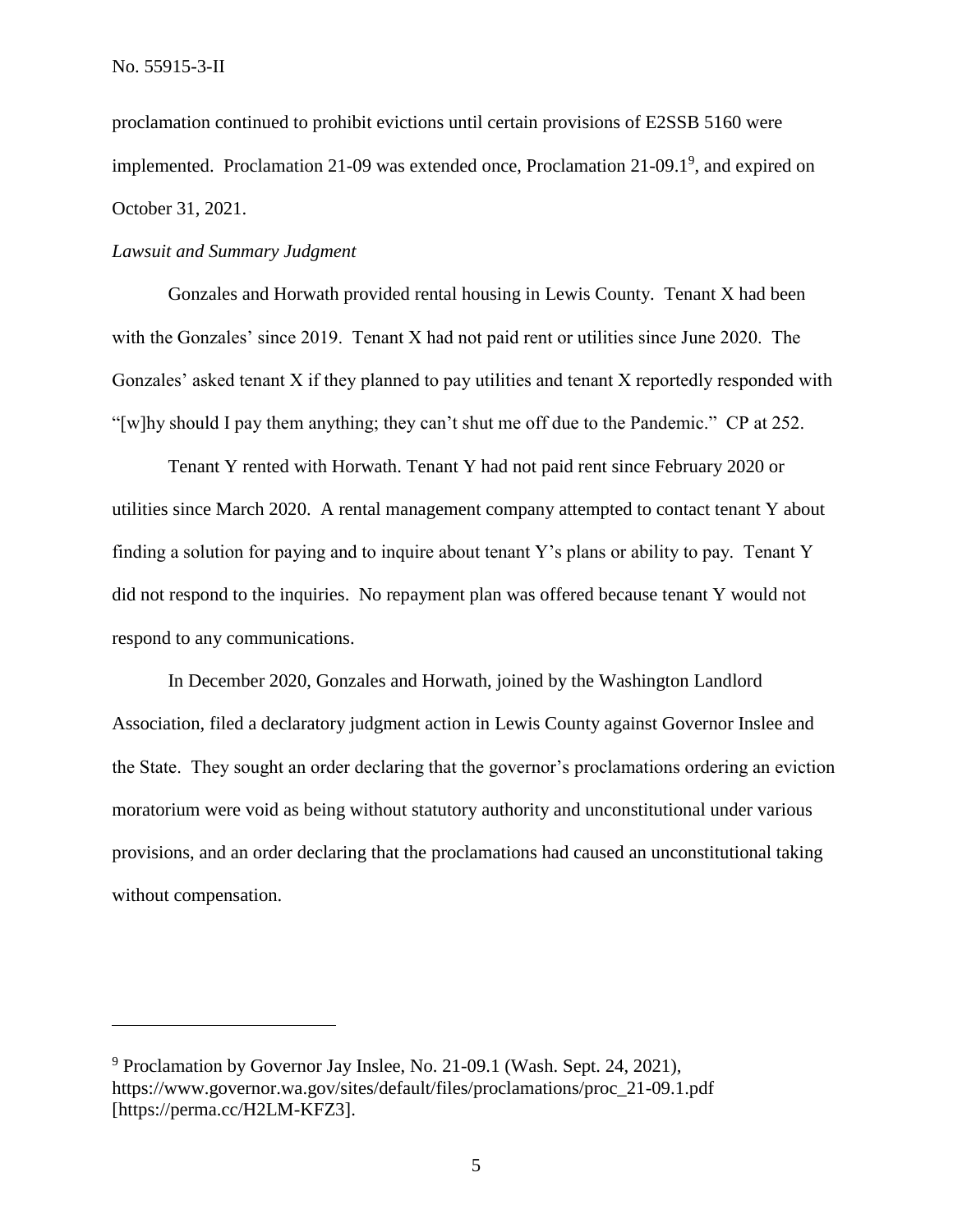The State filed a motion to change venue from Lewis County to Thurston County. The Lewis County trial court granted the motion under RCW 4.12.020(2) because the case involved a lawsuit against a public officer for an act done by the governor in virtue of his office.

Both parties subsequently filed summary judgment motions. The parties submitted declarations supporting the facts stated above. The trial court granted the State's motion on all claims and denied the appellants' motion.

The appellants appeal the trial court's summary judgment order.

#### ANALYSIS

#### A. SUMMARY JUDGMENT STANDARD

Where the parties do not dispute the material facts of the case, we will affirm a grant of

summary judgment if the moving party is entitled to judgment as a matter of law. *Wash. State* 

*Legislature v. Inslee*, 198 Wn.2d 561, 569, 498 P.3d 496 (2021).

#### B. LANGUAGE OF PROCLAMATIONS

1. Preamble

Proclamation 20-19 and subsequent versions all contained similar preamble language

explaining the basis of the eviction moratorium:

WHEREAS, the COVID-19 pandemic is expected to cause a sustained global economic slowdown, which is anticipated to cause an economic downturn throughout Washington State with layoffs and reduced work hours for a significant percentage of our workforce due to substantial reductions in business activity. . . ; and

WHEREAS, many in our workforce expect to be impacted by these layoffs and substantially reduced work hours are anticipated to suffer economic hardship that will disproportionately affect low and moderate income workers resulting in lost wages and potentially the inability to pay for basic household expenses, including rent; and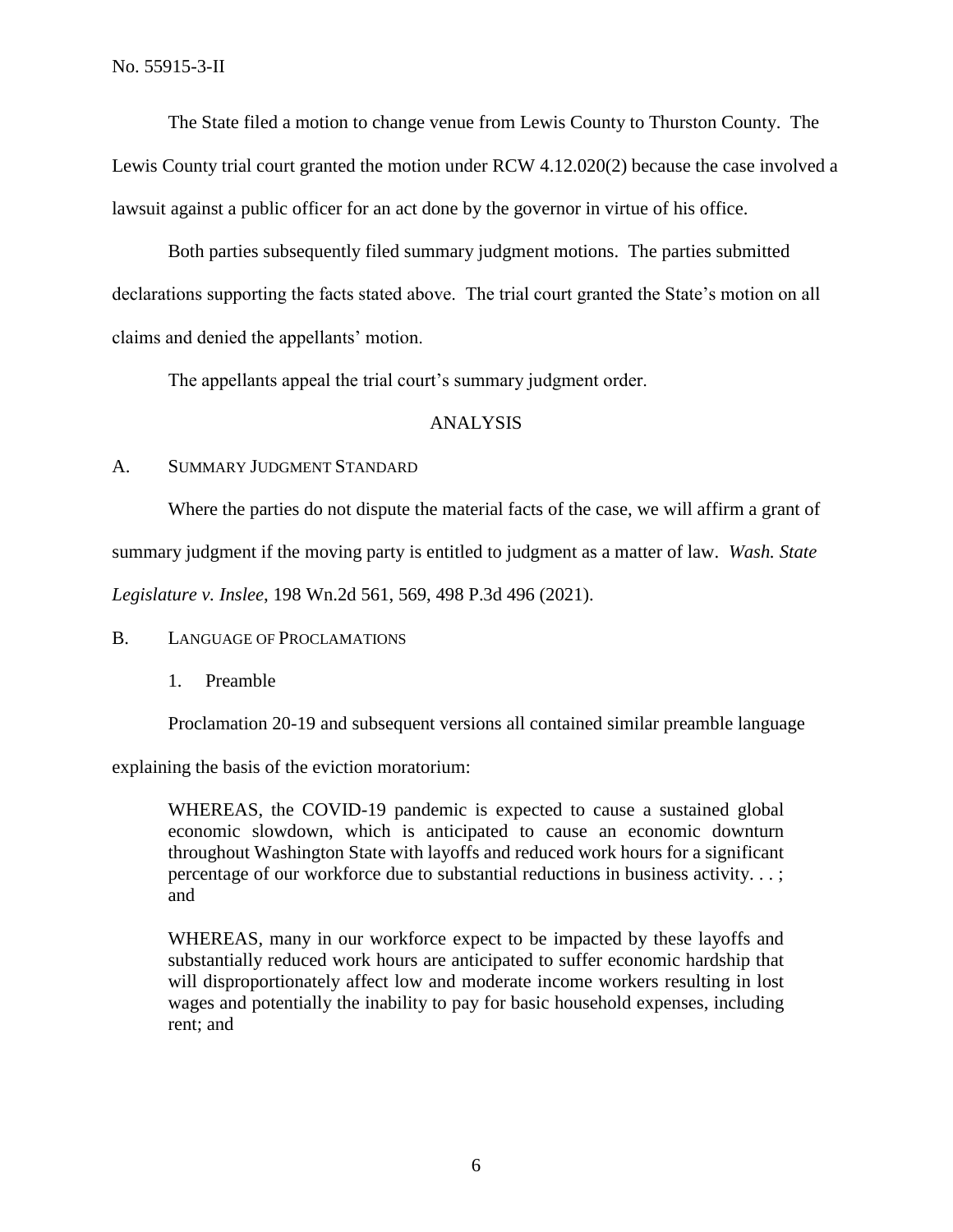WHEREAS, the inability to pay rent by these members of our workforce increases the likelihood of eviction from their homes, increasing the life, health and safety risks to a significant percentage of our people from the COVID-19 pandemic; and . . . .

WHEREAS, a temporary moratorium on evictions throughout Washington State at this time will help reduce economic hardship and related life, health, and safety risks to those members of our workforce impacted by layoffs and substantially reduced work hours or who are otherwise unable to pay rent as a result of the COVID-19 pandemic.

Proclamation 20-19 at 1-2.

Proclamation 20-19.1 and subsequent versions added the following to the preamble:

WHEREAS, tenants, residents, and renters who are not materially affected by COVID-19 should and must continue to pay rent, to avoid unnecessary and avoidable economic hardship to landlords, property owners, and property managers who are economically impacted by the COVID-19 pandemic;

. . . .

WHEREAS, it is critical to protect tenants and residents of traditional dwellings from homelessness. . . . ;

. . . .

WHEREAS, a temporary moratorium on evictions and related actions will reduce housing instability, enable residents to stay in their homes unless conducting essential activities or employment in essential business services, and promote public health and safety by reducing the progression of COVID-19 in Washington State.

Proclamation 20-19.1 at 1-2.

Proclamation 20-19.4 added the following: "WHEREAS, hundreds of thousands of

tenants in Washington are unable to pay their rent, reflecting the continued financial

precariousness of many in the state." Proclamation 20-19.4 at 3. Proclamation 20-19.5 stated,

"WHEREAS, as of November 2020, current information suggests that at least 165,000 tenants in

Washington will be unable to pay their rent in the near future, reflecting the continued financial

precariousness of many in the state." Proclamation 20-19.5 at 2. Proclamation 20-19.6 stated,

"WHEREAS, as of March 2021, current information suggests that at least 76,000 tenants in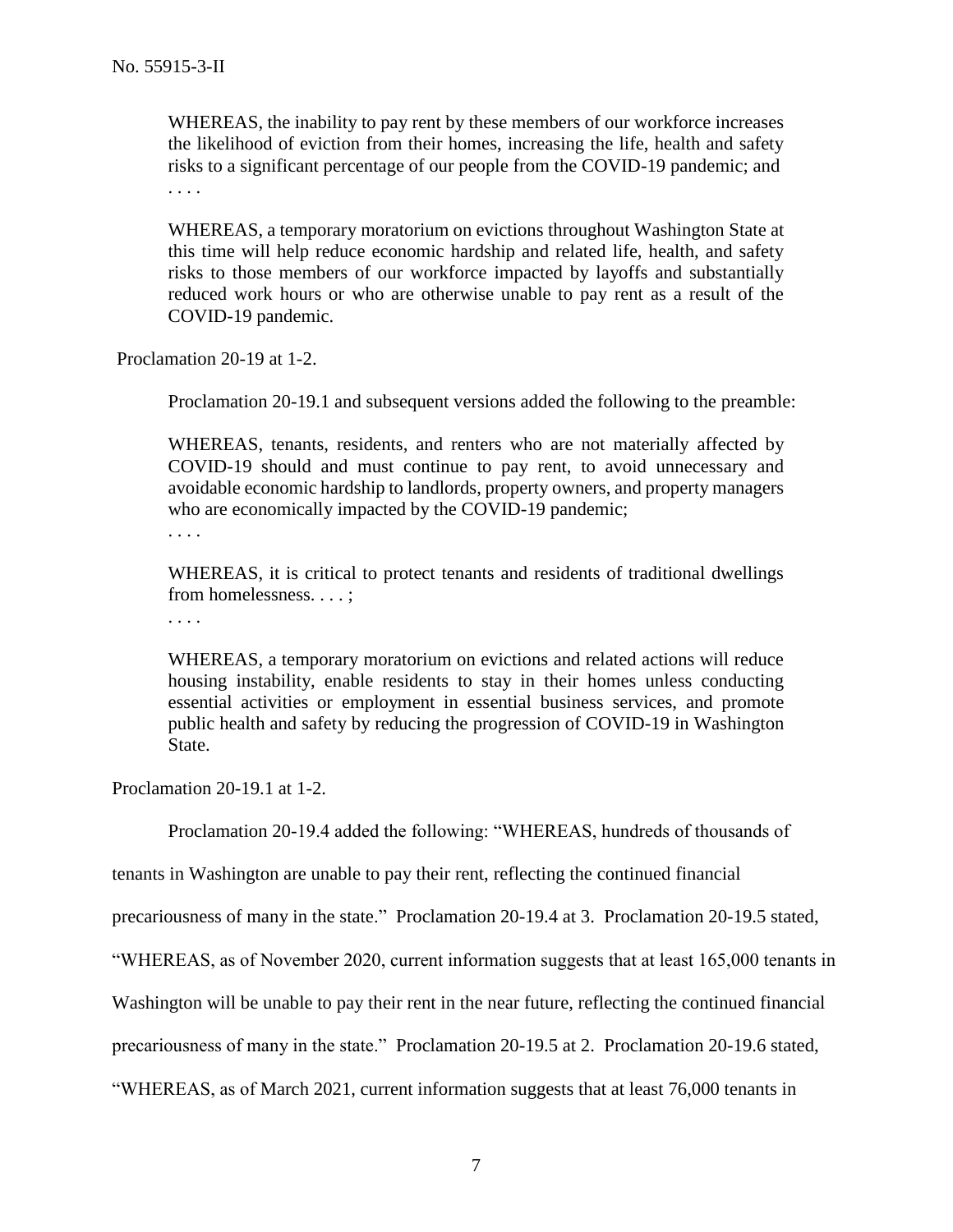No. 55915-3-II

Washington will be unable to pay their rent in the near future, reflecting the continued financial precariousness of many in the state." Proclamation 20-19.6 at 3.

2. Eviction Moratorium

Proclamation 20-19 stated that landlords generally were prohibited under RCW 43.06.220(1)(h) from engaging in the following activities: (1) "serving a notice of unlawful detainer for default payment of rent," (2) "issuing a 20-day notice for unlawful detainer," and (3) "initiating judicial action seeking a writ of restitution involving a dwelling unit if the alleged basis for the writ is the failure of the tenant or tenants to timely pay rent." Proclamation 20-19 at 2-3.

Proclamation 20-19.1 adopted different and expanded language, generally prohibiting, under RCW 43.06.220(1)(h), landlords from engaging in a number of activities, including: (1) "serving or enforcing, or threatening to serve or enforce, any notice requiring a resident to vacate any dwelling . . . , including but not limited to an eviction notice, notice to pay or vacate, notice of unlawful detainer, notice of termination of rental, or notice to comply or vacate"; and (2) "seeking or enforcing, or threatening to seek or enforce, judicial eviction orders." Proclamation 20-19.1 at 3-4. All the subsequent proclamations contained these prohibitions.

Proclamation 20-19.1 and subsequent proclamations contained an exception if the prohibited eviction activities were "necessary to respond to a significant and immediate risk to the health or safety of others created by the resident." Proclamation 20-19.1 at 3. Proclamation 20-19.2 and subsequent proclamations added an exception for when the property owner planned to personally occupy or sell the rental property. Proclamation 20-19.2 at 3.

Proclamation 20-19.1 also contained the following provision:

Except as provided in this paragraph, landlords, property owners, and property managers are prohibited from treating any unpaid rent or other charges related to a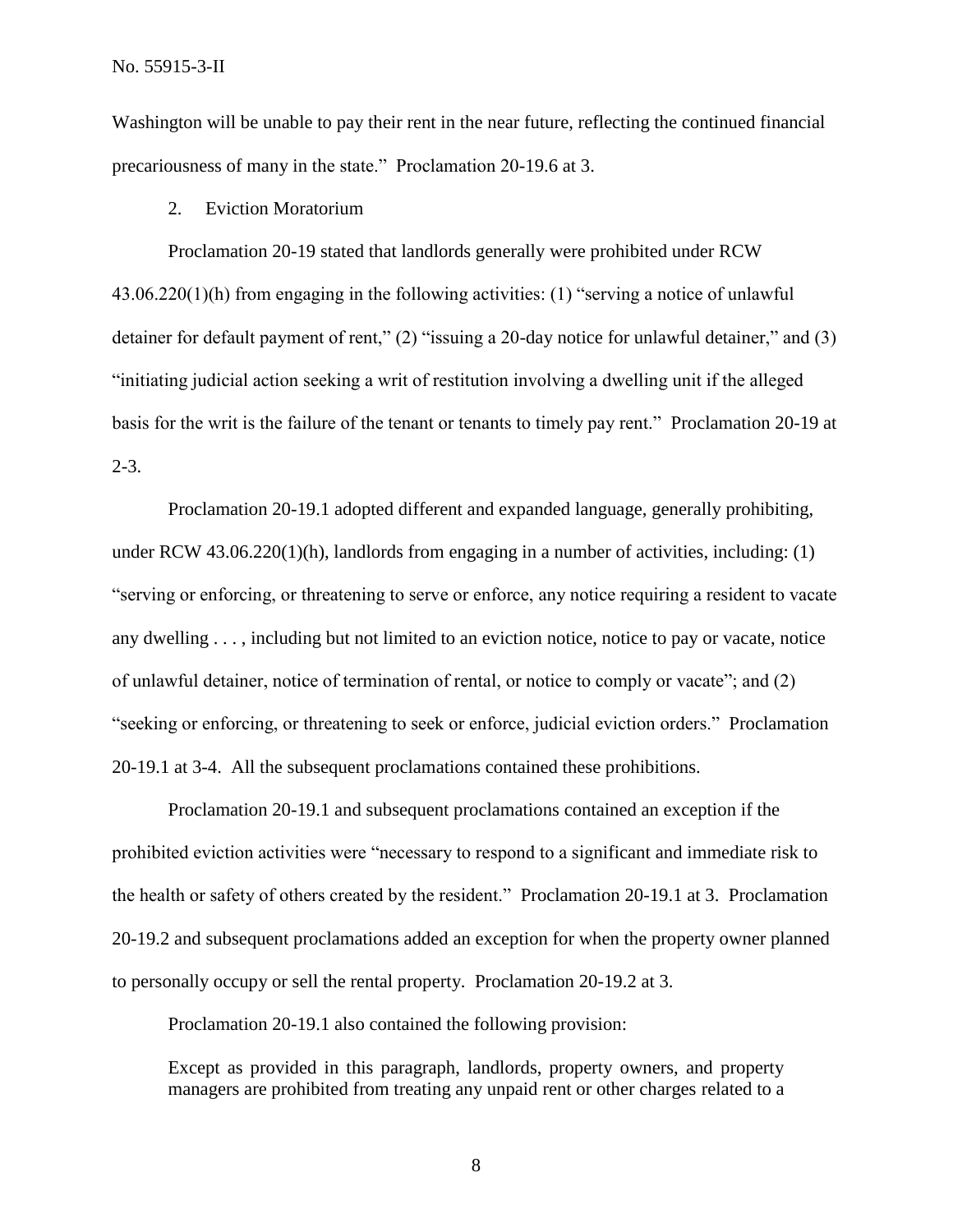dwelling or parcel of land occupied as a dwelling as an enforceable debt or obligation that is owing or collectable, where such non-payment was as a result of the COVID-19 outbreak and occurred on or after February 29, 2020.

Proclamation 20-19.1 at 4. However, this prohibition contained the following exception:

This prohibition does not apply to a landlord, property owner, or property manager who demonstrates by a preponderance of the evidence to a court that the resident was offered, and refused or failed to comply with, a re-payment plan that was reasonable based on the individual financial, health, and other circumstances of that resident.

Proclamation 20-19.1 at 4 (emphasis omitted). All the subsequent proclamations contained these provisions.

3. Conclusion Language

Proclamation 20-19.1 contained the following conclusion language: "FURTHERMORE,

it is the intent of this order to prevent a potential new devastating impact of the COVID-19

outbreak – that is, a wave of statewide homelessness that will impact every community in our

state." Proclamation 20-19.1 at 5 (emphasis omitted). All the subsequent proclamations

contained this provision.

Beginning with Proclamation 20-19.3 in July 2020, all the proclamations contained the

following provision:

MOREOVER, as Washington State begins to emerge from the current public health and economic crises, I recognize that courts, tenants, landlords, property owners, and property managers may desire additional direction concerning the specific parameters for reasonable repayment plans related to outstanding rent or fees. This is best addressed by legislation, and I invite the state Legislature to produce legislation as early as possible during their next session to address this issue. I stand ready to partner with our legislators as necessary and appropriate to ensure that the needed framework is passed into law.

Proclamation 20-19.3 at 7 (emphasis omitted).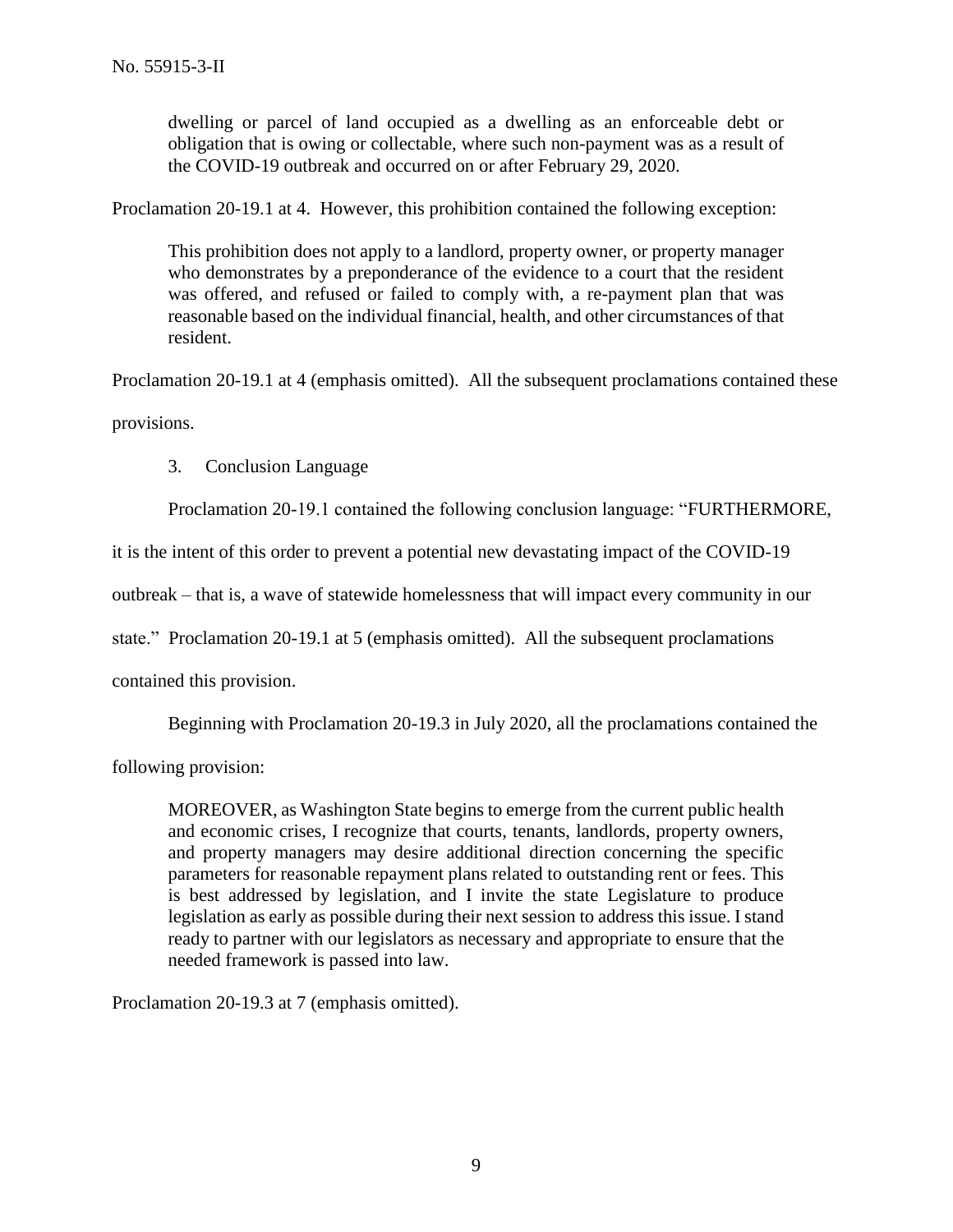## C. MOOTNESS OF APPEAL

The State argues that the issue is moot because the moratorium has expired. The appellants argue that even if the case is moot, it should be resolved because there are matters of substantial public interest. We agree with the appellants.

An appeal is moot if we no longer can provide effective relief. *Dzaman v. Gowman*, 18 Wn. App. 2d 469, 476, 491 P.3d 1012 (2021). However, we may exercise our discretion to review a moot appeal when it involves issues of continuing and substantial public interest. *Id.* Three factors determine whether we will exercise our discretion: " '(1) the public or private nature of the question presented, (2) the desirability of an authoritative determination to provide future guidance to public officers, and (3) the likelihood that the question will recur.' " *Id.* (quoting *Thomas v. Lehman*, 138 Wn. App. 618, 622, 158 P.3d 86 (2007)).

These three factors support considering this appeal. At first glance, this appeal appears to be moot because the eviction moratorium expired in June 2021 and the bridge moratorium expired in October 2021. But the COVID-19 pandemic is not over. And because the pandemic persists, it is possible that the governor may institute another, similar eviction moratorium in the future. Therefore, this case presents issues of continuing and substantial public interest.

D. CHANGE OF VENUE

The appellants argue that the Lewis County trial court improperly transferred venue to Thurston County. We disagree.

The venue of an action is determined by statute. *Clark County v. Portland Vancouver Junction R.R., LLC*, 17 Wn. App. 2d 289, 292, 485 P.3d 985 (2021). When two different venue statutes apply to a lawsuit, we will apply " 'mandatory statutes to the exclusion of permissive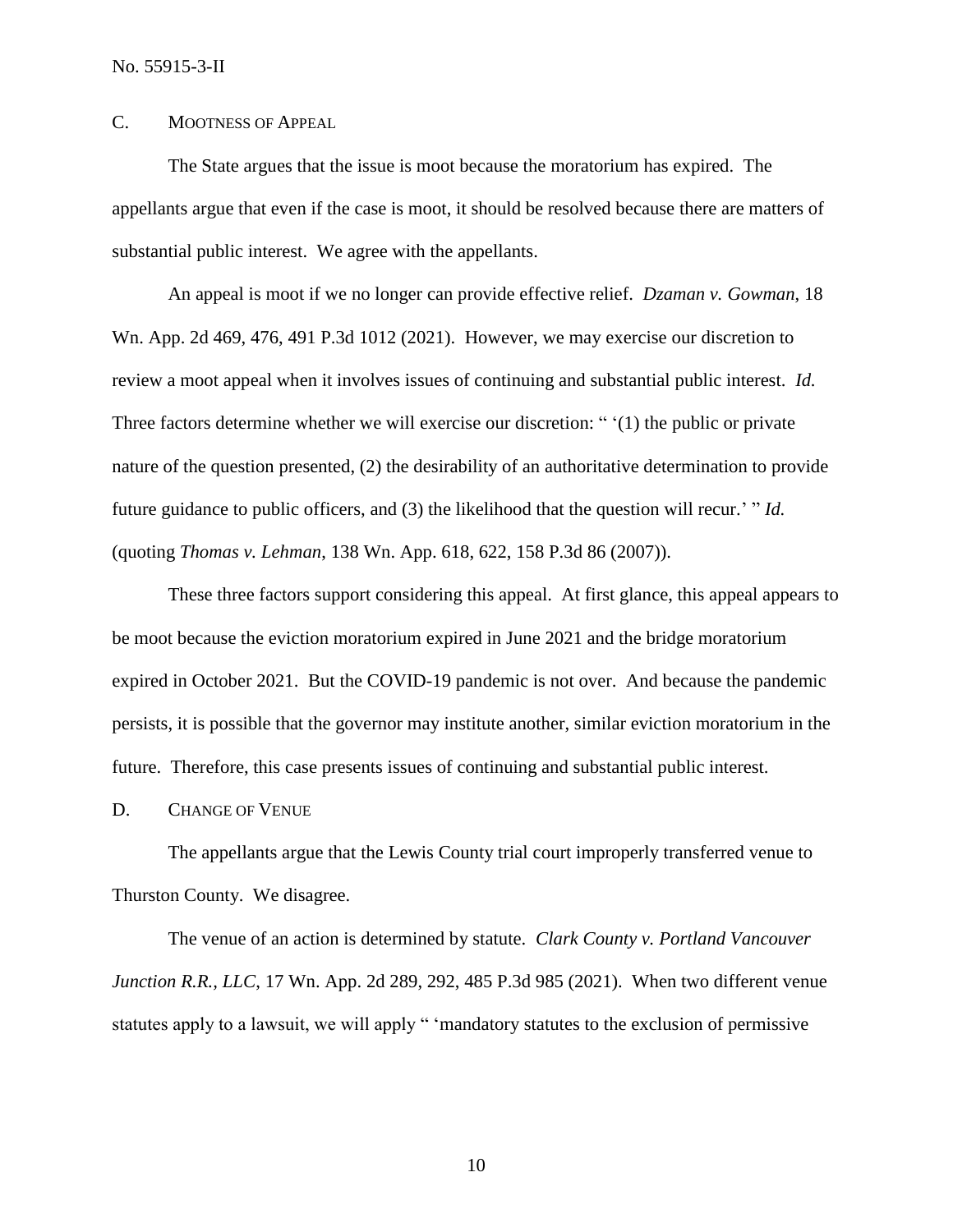ones and specific statutes to the exclusion of general ones.' " *Id.* at 293 (quoting *Ralph v. Weyerhaeuser Co*., 187 Wn.2d 326, 338, 386 P.3d 721 (2016)).

RCW 4.12.010(1) states that venue shall be in the county where the subject of the action is located "for any injuries to real property." RCW 4.92.010 states that the venue of lawsuits against the State shall be in one of several places, including the county of the residence of one or more plaintiffs and "[t]he county in which the real property that is the subject of the action is situated." The appellants rely on these statutes to argue that venue was proper in Lewis County, where they resided and where their rental properties were located.

However, RCW 4.12.020(2) states that for actions "against a public officer . . . for an act done by him or her in virtue of his or her office," venue shall be "in the county where the cause of action, or some part thereof, arose." The State relies on this statute to argue that venue was proper only in Thurston County, where the governor issued the proclamations.

The Supreme Court has stated that when RCW 4.12.020(2) applies, "venue in the specified county is mandatory." *Johnson v. Inslee*, 198 Wn.2d 492, 496, 496 P.3d 1191 (2021). Therefore, the only question here is whether RCW 4.12.020(2) applies to this action.

The Supreme Court's decision in *Johnson* resolves this issue. In that case, a State employee filed a lawsuit against Governor Inslee and other State entities in Franklin County, challenging the governor's proclamation requiring all State employees to be vaccinated against COVID-19. 198 Wn.2d at 494-95.

Regarding where the cause of action arose, the court relied on cases from other states to conclude that "it is the official act itself – the act for which redress is sought – that 'gives rise' to the cause of action, and thus venue is proper in the county where the act is made." *Id.* at 496-97. Therefore, the court held that the cause of action regarding the governor's proclamation arose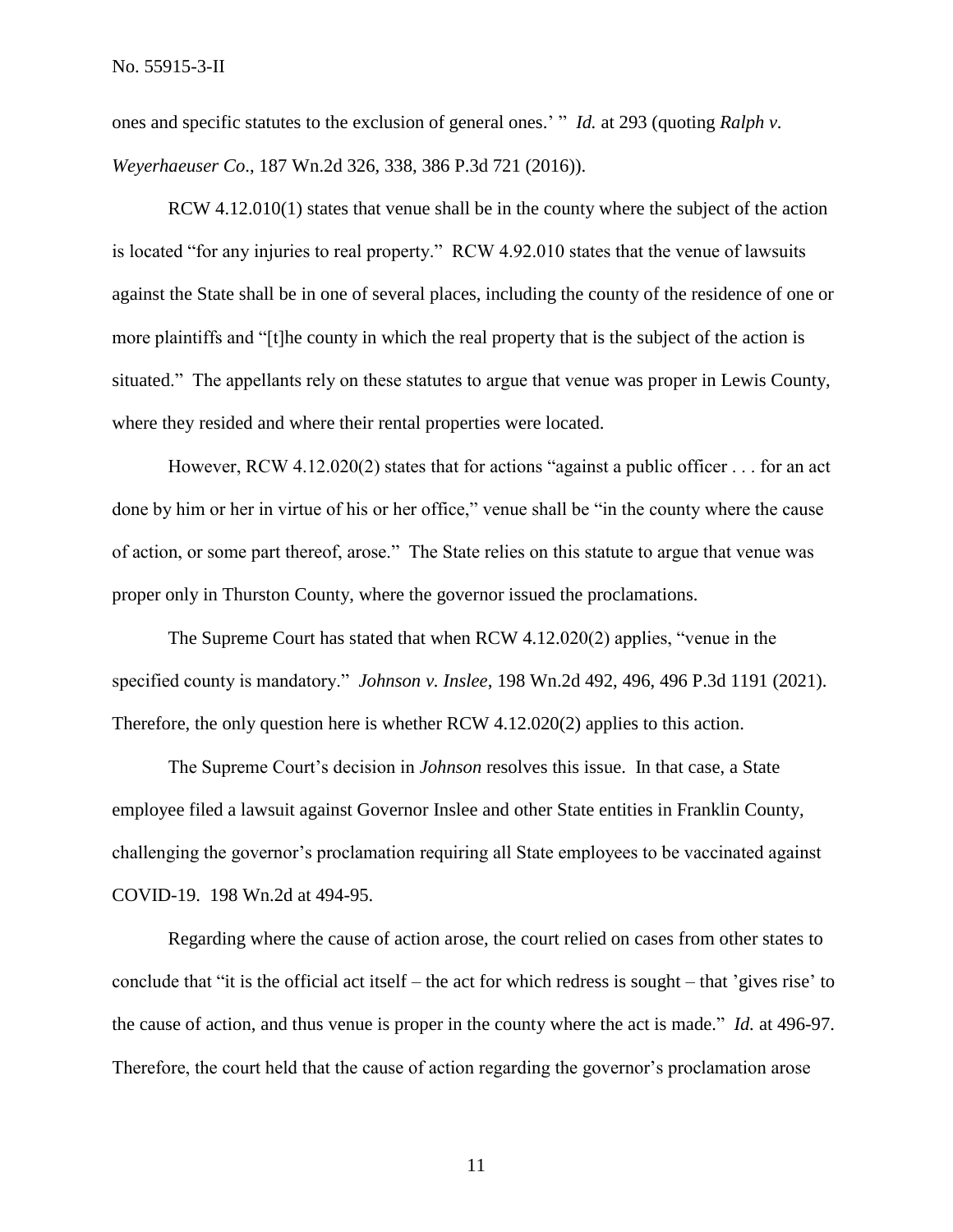only in Thurston County, where he performed the act of issuing it. *Id.* at 498-99. The court stated, "To conclude otherwise would mean a statewide public official such as the governor could be haled into superior courts throughout the state to defend similar suits challenging a single act having statewide effect, as this case itself exemplifies." *Id.* at 497.

Regarding the "in virtue of office" requirement, the court stated, "[R]egardless of whether the governor exceeded his constitutional authority, which has not yet been determined, he plainly acted 'in virtue of his . . . office' in issuing emergency proclamations pursuant to his statutory authority under RCW 43.06.220." *Id.* at 498. The court concluded, "The governor issued his proclamations 'in virtue' of his 'office' within the meaning of RCW 4.12.020(2)." *Id.*

Based on this analysis, the court held that Thurston County was the mandatory venue for the action challenging the governor's vaccine proclamation. *Id.* at 498-99.

The appellants argue that *Johnson* is distinguishable because that case did not involve real property. They claim that RCW 4.12.020(2) cannot trump RCW 4.12.010(1) and RCW 4.92.010. But the court in *Johnson* expressly stated that RCW 4.12.020(2) is mandatory if that statute applies. 198 Wn.2d at 496. Therefore, it *does* trump other venue statutes. *See Portland Vancouver Junction R.R*, 17 Wn. App. 2d at 293*.*

The appellants also argue under RCW 4.12.020 that "some part" of their cause of action arose in Lewis County because their injuries occurred in Lewis County. But the same was true in *Johnson*, and the court in that case rejected a similar argument. 198 Wn.2d at 497 n.6. The court expressly held that the "cause of action challenging the lawfulness of the proclamations 'arose' *only* in Thurston County." *Id.* at 498-99 (emphasis added).

We hold that the Lewis County trial court did not err in transferring venue to Thurston County.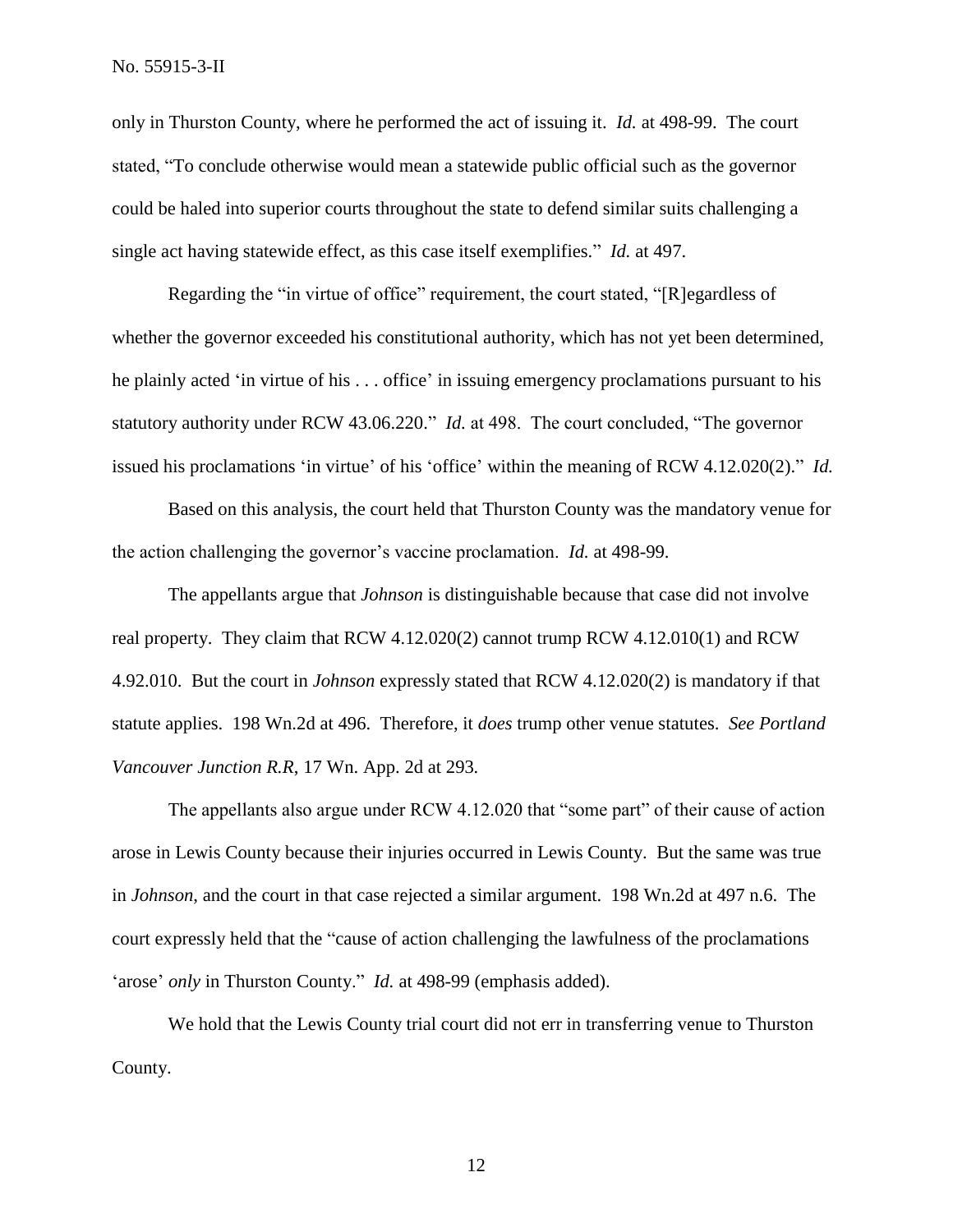E. GOVERNOR'S AUTHORITY UNDER RCW 43.06.220(1)(h) TO ISSUE PROCLAMATIONS

Appellants argue that the governor did not have authority under RCW 43.06.220(1)(h) to issue Proclamation 20-19 and the subsequent proclamations. We disagree.

1. Legal Principles

"The executive branch has historically led Washington's response to emergencies." *Colvin v. Inslee*, 195 Wn.2d 879, 895, 467 P.3d 953 (2020). RCW 43.06.010(12) states, "The governor may, after finding that a public disorder, disaster, energy emergency, or riot exists within this state or any part thereof which affects life, health, property, or the public peace, proclaim a state of emergency in the area affected." A declaration of a state of emergency activates the governor's broad powers in emergencies. *Colvin*, 195 Wn.2d at 895. Various statutes "evidence a clear intent by the legislature to delegate requisite police power to the governor in times of emergency. The necessity for such delegation is readily apparent." *Cougar Bus. Owners' Assoc. v. State*, 97 Wn.2d 466, 474, 647 P.2d 481 (1982), *overruled in part by Chong Yim v. City of Seattle*, 194 Wn.2d 682, 451 P.3d 694 (2019).

RCW 43.06.220(1) provides:

The governor after proclaiming a state of emergency and prior to terminating such, may, in the area described by the proclamation issue an order prohibiting: . . . .

(h) *Such other activities as he or she reasonably believes should be prohibited to help preserve and maintain life, health, property or the public peace.*

(Emphasis added.)

RCW 43.06.220(2) states, "The governor after proclaiming a state of emergency and prior to terminating such may, in the area described by the proclamation, issue an order or orders concerning waiver or suspension of statutory obligations or limitations" in certain specified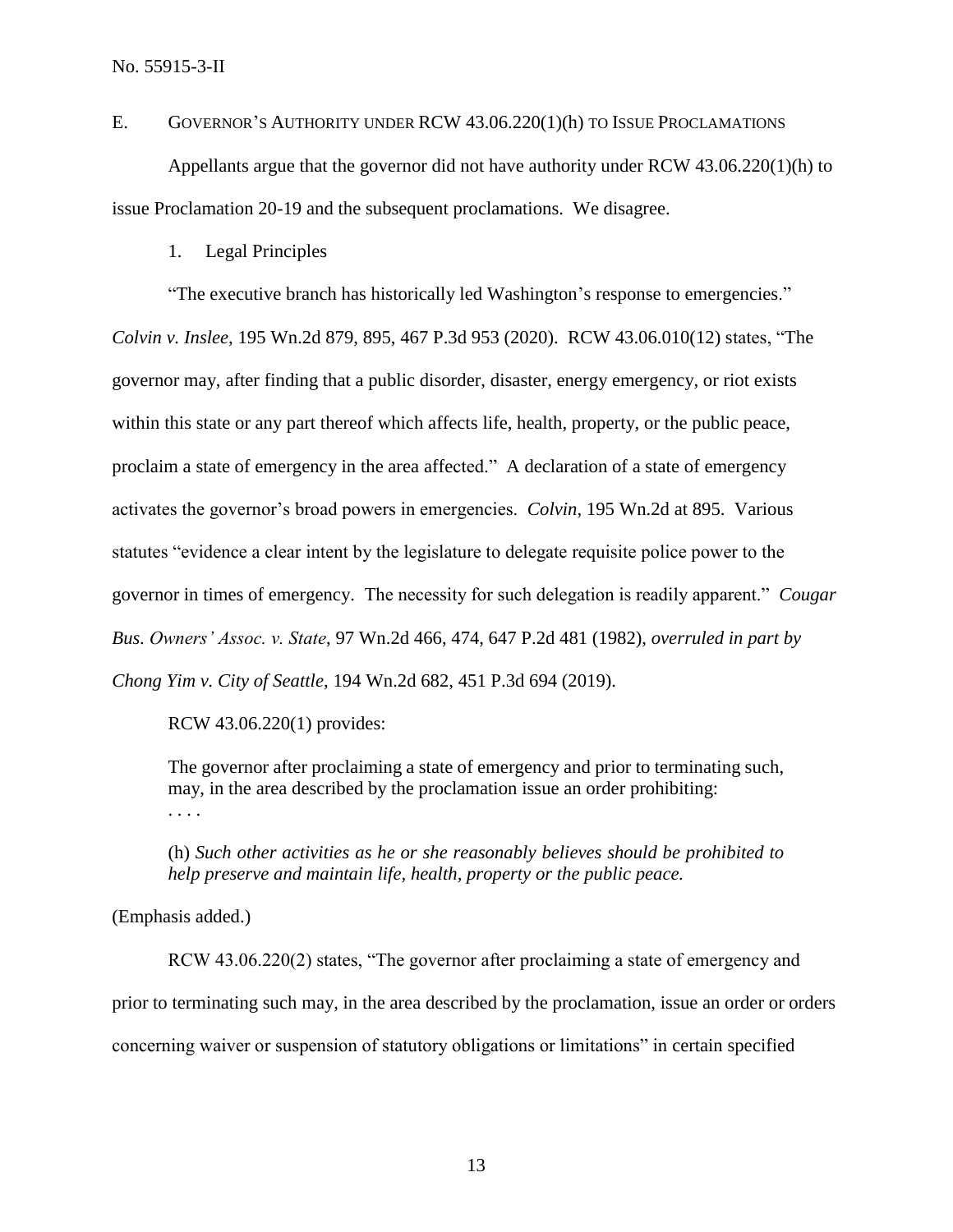areas. A waiver or suspension of statutory obligations or limitations under subsection (2) may not continue for longer than 30 days unless extended by the legislature. RCW 43.06.220(4).

We review de novo issues of statutory interpretation. *Wright v. Lyft, Inc.*, 189 Wn.2d 718, 722, 406 P.3d 1149 (2017). The goal in interpreting a statute is to determine and give effect to the legislature's intent. *Id.* The court considers the language of the statute, the context of the statute, related statutes, and the statutory scheme as a whole. *Gray v. Suttell & Assocs.*, 181 Wn.2d 329, 339, 334 P.3d 14 (2014). The interpretation ends if the plain language is unambiguous. *Jametsky v. Olsen*, 179 Wn.2d 756, 762, 317 P.3d 1003 (2014). But if more than one reasonable interpretation exists, the court will resolve it by turning to other sources of legislative intent, including statutory construction, legislative history, and case law. *Id.*

#### 2. Analysis

Here, the plain language of RCW  $43.06.220(1)(h)$  is unambiguous. The governor may issue an order prohibiting *any* activities the governor reasonably believes should be prohibited "to help preserve and maintain life, health, property or the public peace." RCW 43.06.220(1)(h). The term "activities" is extremely broad, and is broad enough to include the actions the proclamations prohibited regarding evictions and unpaid rent. And the proclamation preambles made it clear that the governor reasonably believed that prohibiting those activities was necessary to preserve life, health, and property.

The appellants argue that the proclamations suspended rights and obligations established by various statutes, including the obligation of tenants to pay rent and the right of landlords to evict tenants who do not pay rent. They emphasize that RCW 43.06.220(1)(h) does not authorize the governor to suspend the operation of statutes. And they claim that if RCW  $43.06.220(1)$ (h) is interpreted to allow the suspension of statutes, subsection  $(2)$  – which does expressly authorize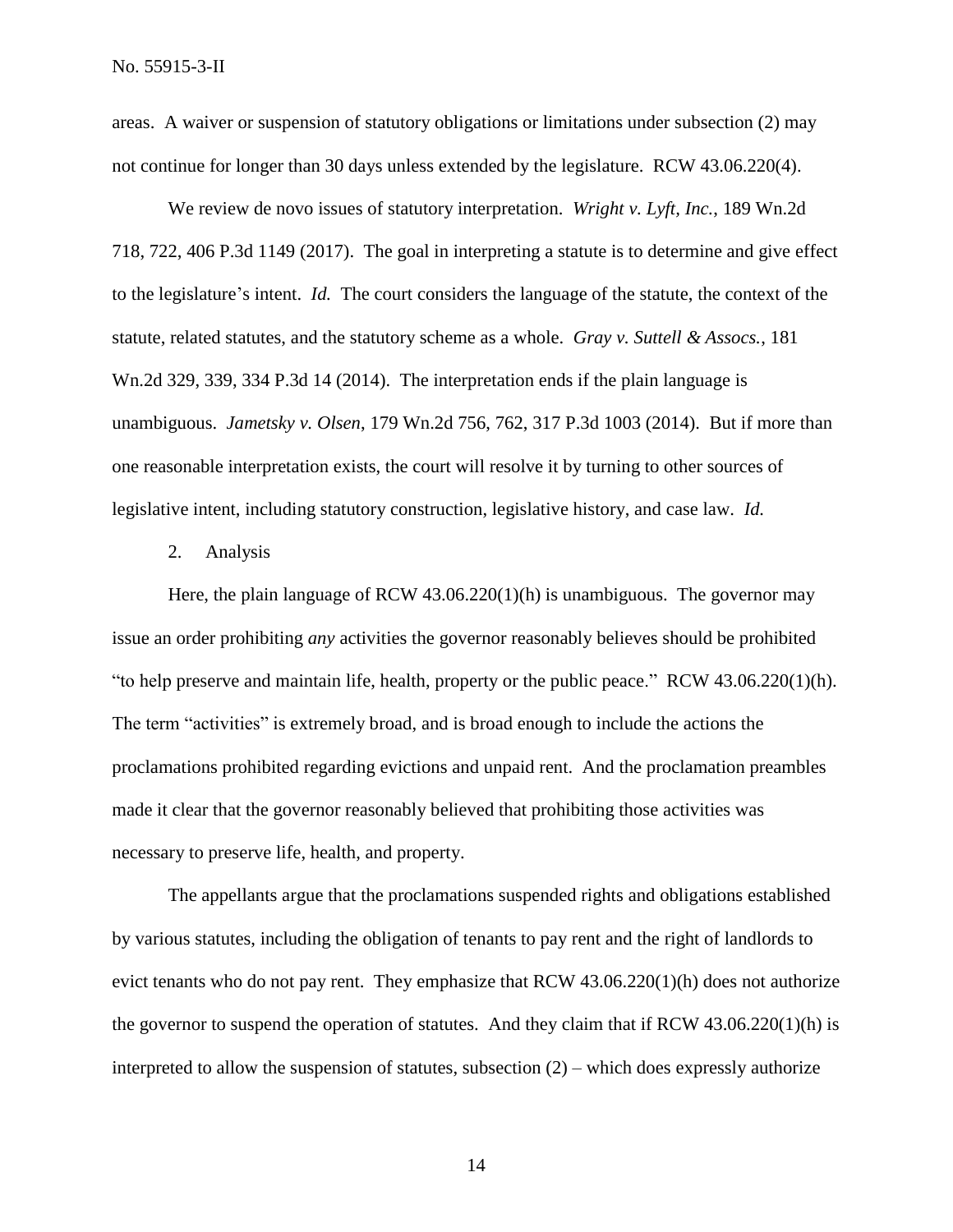the suspension of statutory obligations or limitations in certain areas – would be rendered superfluous.

However, none of the proclamations stated that the governor was suspending any statutes. Tenants still were subject to the statutory obligation to pay rent set forth in RCW 59.18.110; they simply could not be evicted for failing to pay rent. The moratorium may have delayed the ability of landlords to exercise the statutory remedy of eviction stated in RCW 59.12.030 in many cases, but the operation of that statute was not suspended. The wrongful detainer statute still could be invoked if "necessary to respond to a significant and immediate risk to the health and safety of others created by the resident," Proclamation 20-19.1 at 3, or if the property owner planned to personally occupy or sell the rental property.

Instead of suspending any statutes, the governor prohibited certain specific activities, as RCW 43.06.220(1)(h) expressly authorized. Nothing in RCW 43.06.220(1)(h) suggests that the governor is not authorized to prohibit activities that may involve statutory rights and obligations.

We hold that RCW 43.06.220(1)(h) authorized the governor to issue the proclamations providing for an eviction moratorium.<sup>10</sup>

#### F. DELEGATION OF LEGISLATIVE AUTHORITY

 $\overline{a}$ 

Appellants argue that if RCW 43.06.220(1)(h) authorized the issuance of an eviction moratorium, it violated the constitutional prohibition of delegation of legislative authority. We disagree.

 $10$  The State argues that even if the proclamations exceeded the governor's authority under RCW 43.06.220(1)(h), the legislature's enactment of E2SSB 5160 ratified the governor's reliance on that statute to issue the eviction moratorium. Because we hold that the governor did have authority, we do not address this issue.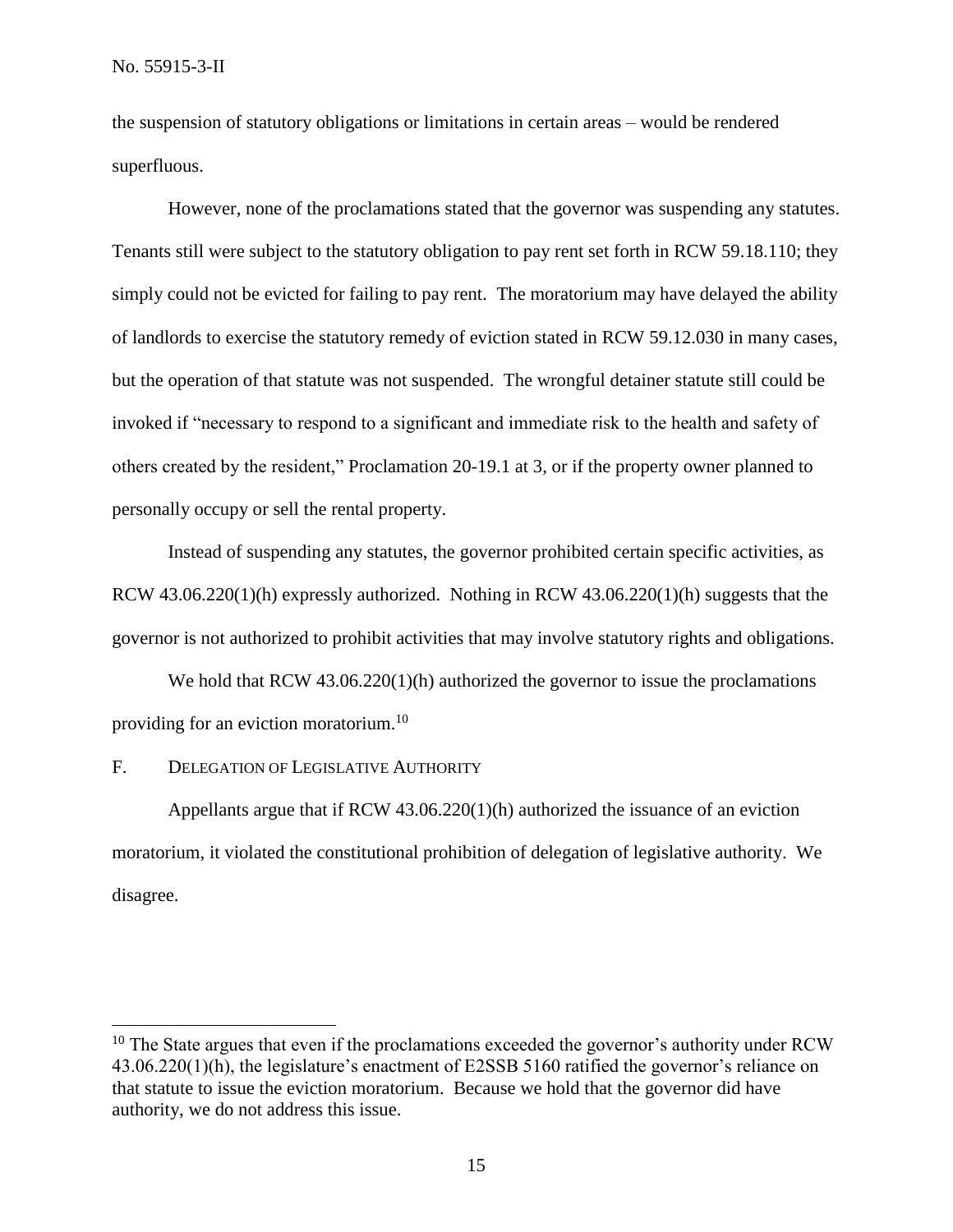Article 2, section 1 (amendment 72) of the Washington Constitution states that "[t]he legislative authority of the state of Washington shall be vested in the legislature." As a result, the legislature cannot delegate purely legislative functions to other branches of government. *Auto. United Trades Org. v. State*, 183 Wn.2d 842, 859, 357 P.3d 615 (2015). "These nondelegable powers include the power to enact, suspend, and repeal laws." *Diversified Inv. P'ship v. Dep't of Soc. & Health Servs.*, 113 Wn.2d 19, 24, 775 P.2d 947 (1989).

As noted above, none of the proclamations stated that the governor was suspending any statutes. And the proclamations did not suspend the operation of any statutes. Instead, the governor prohibited certain specific activities as RCW 43.06.220(1)(h) expressly authorized.

We hold that RCW 43.06.220(1)(h) did not violate the constitutional prohibition of delegation of legislative authority.

#### G. SEPARATION OF POWERS AND DENIAL OF ACCESS TO COURTS

Appellants argue that the proclamations violated the separation of powers doctrine and denied them access to the courts for judicial relief. We disagree.

#### 1. Separation of Powers

The Washington Constitution does not contain a formal separation of powers clause, but " 'the very division of our government into different branches has been presumed throughout our state's history to give rise to a vital separation of powers doctrine.' " *Brown v. Owen*, 165 Wn.2d 706, 718, 206 P.3d 310 (2009) (quoting *Carrick v. Locke*, 125 Wn.2d 129, 135, 882 P.2d 173 (1994)). The doctrine ensures "that the fundamental functions of each branch remain inviolate." *Hale v. Wellpinit Sch. Dist. No. 49*, 165 Wn.2d 494, 504, 198 P.3d 1021 (2009). A branch violates the separation of powers doctrine when an action "threatens the independence or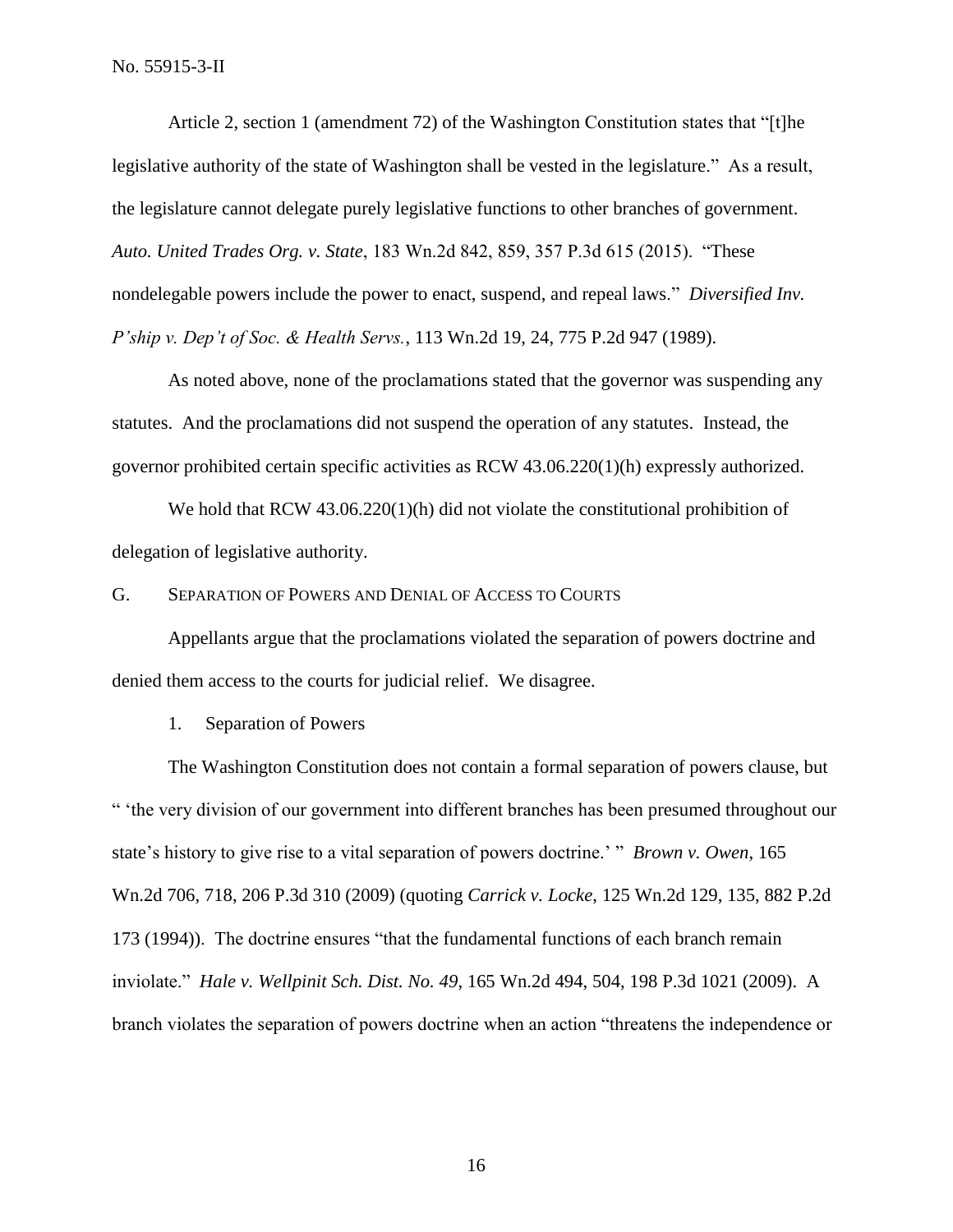integrity or invades the prerogatives of another." *City of Fircrest v. Jensen*, 158 Wn.2d 384, 394, 143 P.3d 776 (2006).

Here, the proclamations do not interfere with a court's authority in any way. None of the proclamation provisions are directed to the courts, and the proclamations do not purport to prevent the courts from taking any actions. For example, the proclamations do not prohibit courts from issuing eviction orders or otherwise resolving disputes between landlords and tenants. Instead, the proclamations' prohibitions are directed at landlords and related persons. Preventing a person from requesting or enforcing eviction orders does not invade the prerogatives of the judicial branch. Therefore, we hold that the proclamations did not violate the separation of powers doctrine.

- 2. Access to Courts
	- a. Legal Principles

"The people have a right of access to courts; indeed, it is 'the bedrock foundation upon which rest all the people's rights and obligations.' " *Putman v. Wenatchee Valley Med. Ctr., P.S.*, 166 Wn.2d 974, 979, 216 P.3d 374 (2009) (quoting *John Doe v. Puget Sound Blood Ctr.*, 117 Wn.2d 772, 780, 819 P.2d 370 (1991)). The right of access to courts derives in part from the First Amendment to the United States Constitution and article I, section 4 of the Washington Constitution. *Leishman v. Ogden Murphy Wallace, PLLC*, 196 Wn.2d 898, 914, 479 P.3d 688 (2021). There also is a due process component. *In re Marriage of Giordano*, 57 Wn. App. 74, 77, 787 P.2d 51 (1990). The right of access is implicated where there is a delay or total blockage of a person's ability to file suit. *Musso-Escude v. Edwards*, 101 Wn. App. 560, 566, 4 P.3d 151 (2000).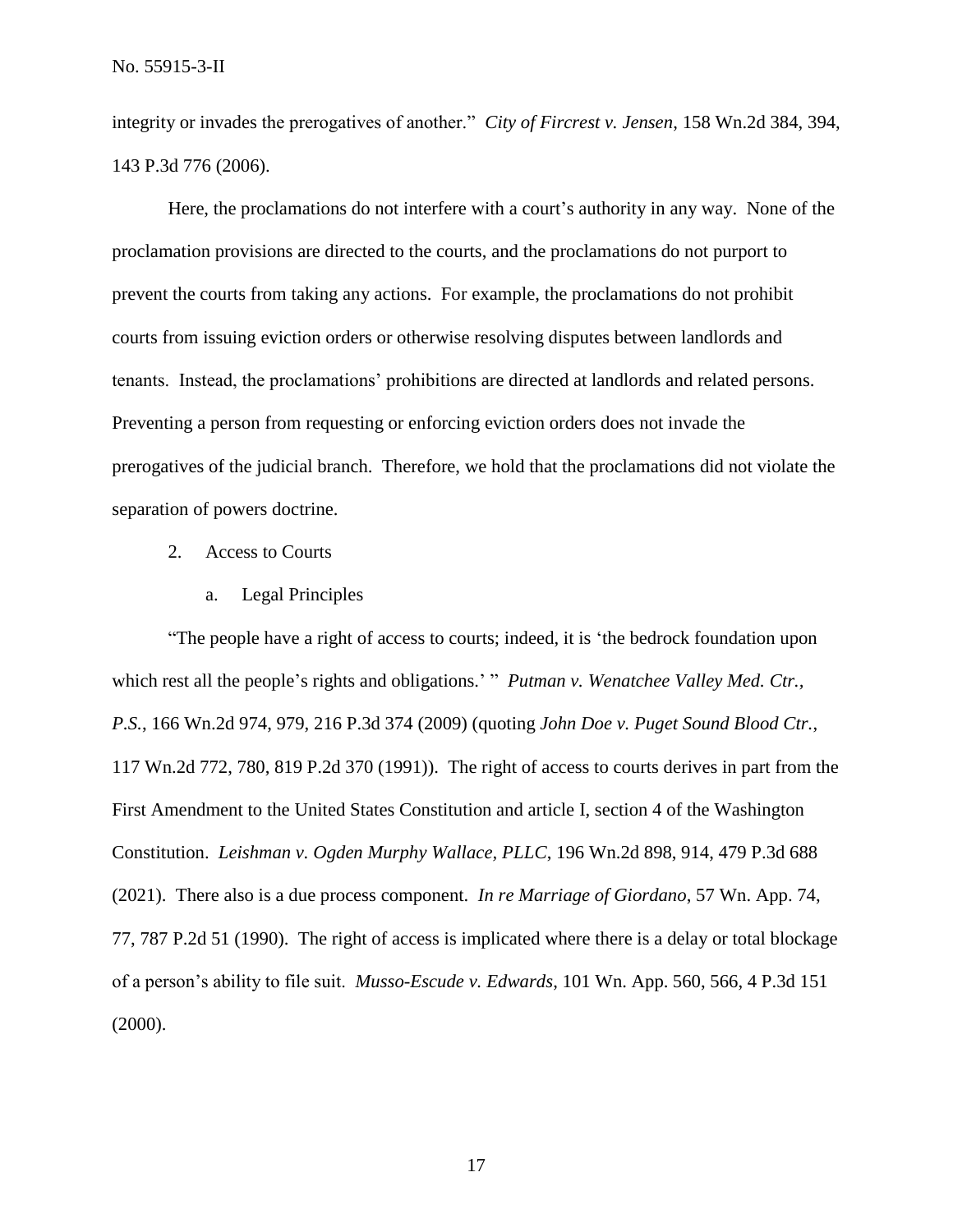No. 55915-3-II

However, "' (there is no absolute and unlimited constitutional right of access to courts. All that is required is a reasonable right of access – a reasonable opportunity to be heard.' " *Giordano*, 57 Wn. App. at 77 (quoting *Ciccarelli v. Carey Can. Mines, Ltd.*, 757 F.2d 548, 554 (3d Cir.1985)). "[W]hen access to the courts is not essential to advance a fundamental right . . . access may be regulated if the regulation rationally serves a legitimate end." *Giordano*, 57 Wn. App. at 77; *see also Yurtis v. Phipps*, 143 Wn. App. 680, 694, 181 P.3d 849 (2008). And access to the courts itself is not a fundamental right. *Ford Motor Co. v. Barrett*, 115 Wn.2d 556, 562, 800 P.2d 367 (1990).

#### b. Analysis

Here, the governor's proclamations did not completely restrict access to the courts. There were exceptions to the eviction moratorium if the tenant created health and safety risks to others, and if the property owner planned to personally occupy or sell the rental property. Landlords could treat unpaid rent as an enforceable obligation and could sue on that obligation if the tenant refused or failed to comply with a reasonable repayment plan. And a landlord's ability to bring eviction proceedings only was delayed until the expiration of the final proclamation, not extinguished completely.

Because the proclamations regulated but did not completely deny access to the courts, we analyze the appellants' access to courts claim under a rational basis approach. *See Giordano*, 57 Wn. App. at 77. Under this approach, the question is whether the eviction moratorium "rationally serves a legitimate end." *Id.*

The State's purpose in preventing the spread and transmission of COVID-19 undoubtedly is significant and important. *See*, *e.g., Roman Catholic Diocese of Brooklyn v. Cuomo*, \_\_\_ U.S. \_\_\_, 141 S. Ct. 63, 67, 208 L. Ed.2d 206 (2020) (stating that "[s]temming the spread of COVID-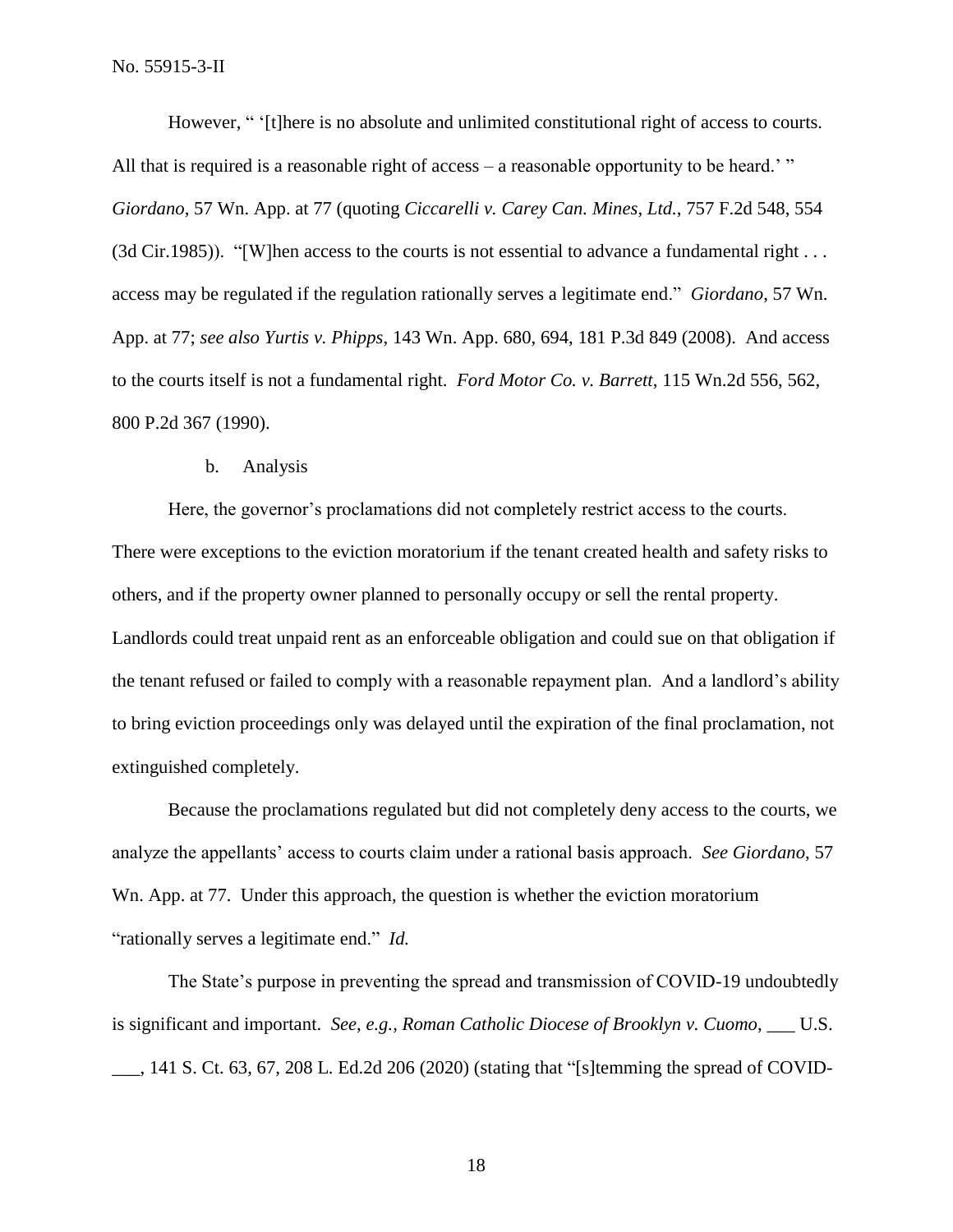19 is unquestionably a compelling interest."). So is preventing widespread homelessness caused by economic distress related to the COVID-19 pandemic.

In addition, the eviction moratorium was a rational means to achieve this important purpose. As the governor noted in his proclamations, the COVID-19 pandemic was causing adverse economic consequences for a large number of people, potentially resulting in a widespread inability to pay rent and evictions. Evictions would increase the health and safety risks from the pandemic for people forced into homelessness. Conversely, a moratorium on evictions would allow people to stay in their homes, thereby promoting health and safety and helping to prevent the progression of the pandemic.

Several federal cases have rejected access to courts challenges to restrictions on evictions related to COVID-19. *Heights Apts., LLC v. Walz*, 510 F. Supp. 3d 789, 810-11 (D. Minn. 2020), *appeal filed*, No. 21-1278 (8th Cir. Feb. 5, 2021); *Baptiste v. Kennealy*, 490 F. Supp. 3d 353, 393-96 (D. Mass. 2020); *Elmsford Apt. Assocs., LLC v. Cuomo*, 469 F. Supp. 3d 148, 174- 75 (S.D.N.Y. 2020), *appeal dismissed*, 860 F. App'x 215 (2d Cir. 2021).

The appellants rely on a trial court decision from the District of Columbia in which the court ruled that an eviction moratorium violated the constitutional right to access using an intermediate scrutiny analysis. However, the D.C. Court of Appeals reversed this decision and held that the moratorium did not violate the right to access. *Dist. of Columbia v. Towers*, 260 A.3d 690, 693-96 (D.C. App. 2021).

We hold that the eviction moratorium did not violate the appellants' right of access to the courts.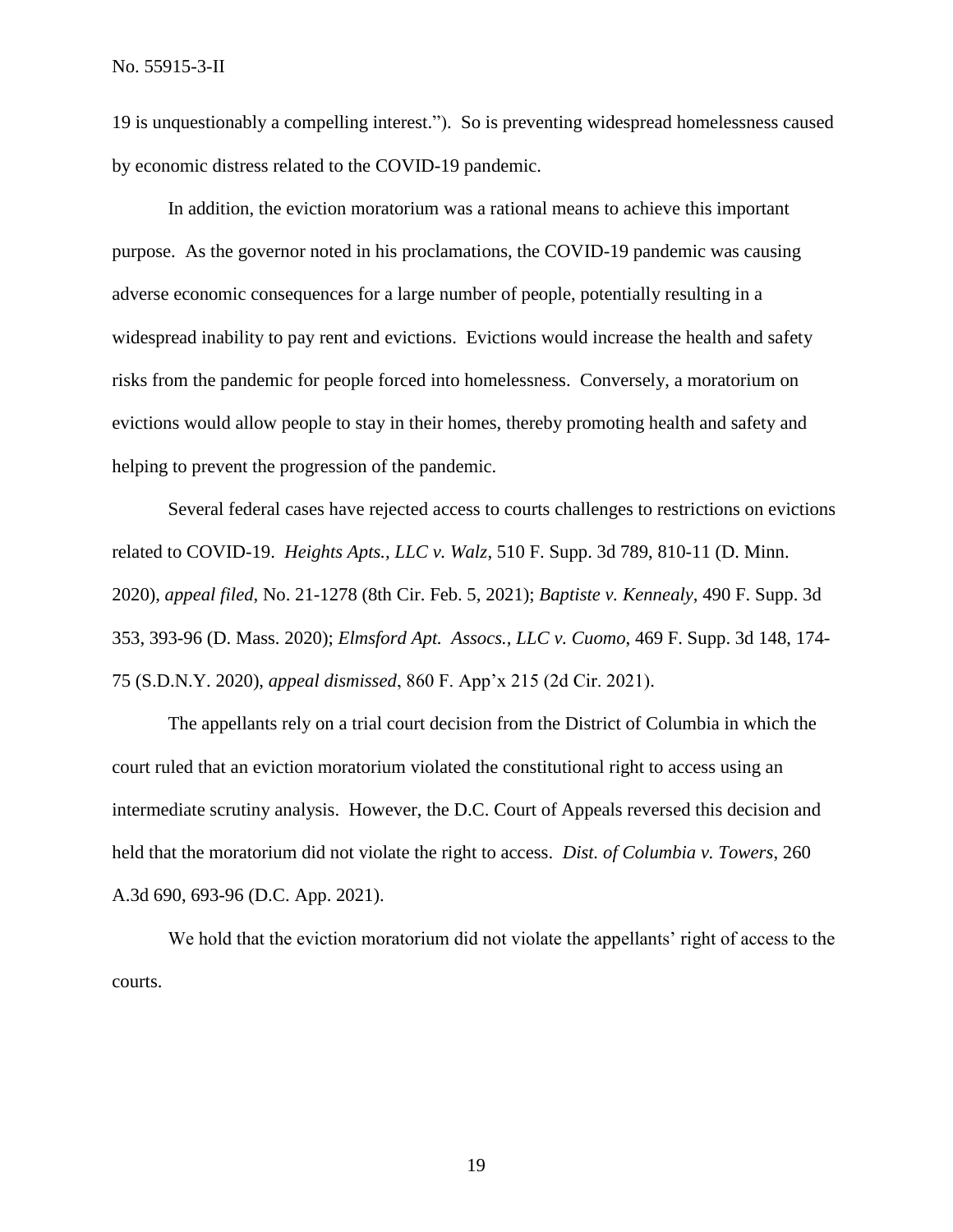## H. TAKING PROPERTY WITHOUT COMPENSATION

The appellants argue that the temporary eviction moratorium constituted a per se physical taking of their property because the moratorium deprived them of the right to evict tenants from their property. We disagree. $11$ 

## 1. Legal Principles

The Fifth Amendment to the United States Constitution states that private property shall not be "taken for public use, without just compensation." Article I, section 16 of the Washington Constitution provides, "No private property shall be taken or damaged for public or private use without just compensation having been first made." Washington courts generally apply the federal takings analysis. *See Chong Yim*, 194 Wn.2d at 658-59.

There are two general types of takings: (1) a physical taking, where "the government authorizes a physical occupation of property"; and (2) a regulatory taking, "where the government merely regulates the use of property." *Yee v. City of Escondido, Cal.*, 503 U.S. 519, 522 112 S. Ct. 1522, 118 L. Ed.2d 153 (1992). The first type is subject to a per se rule: if a physical taking has occurred, the government must pay compensation. *Cedar Point Nursery v. Hassid*, \_\_\_ U.S. \_\_\_, 141 S. Ct. 2063, 2071, 210 L. Ed. 2d 369 (2021). "Whenever a regulation results in a physical appropriation of property, a per se taking has occurred." *Id.* at 2072. In addition, "a physical appropriation is a taking whether it is permanent or temporary." *Id.* at 2074.

<sup>&</sup>lt;sup>11</sup> There is some question whether the appellants are entitled to an equitable remedy – a declaratory judgment – on their takings claim. The remedy for a government taking is compensation through a damages award, but the appellants' complaint does not request damages. However, the State does not argue that we should decline to address the takings claim, and therefore we do not address this issue.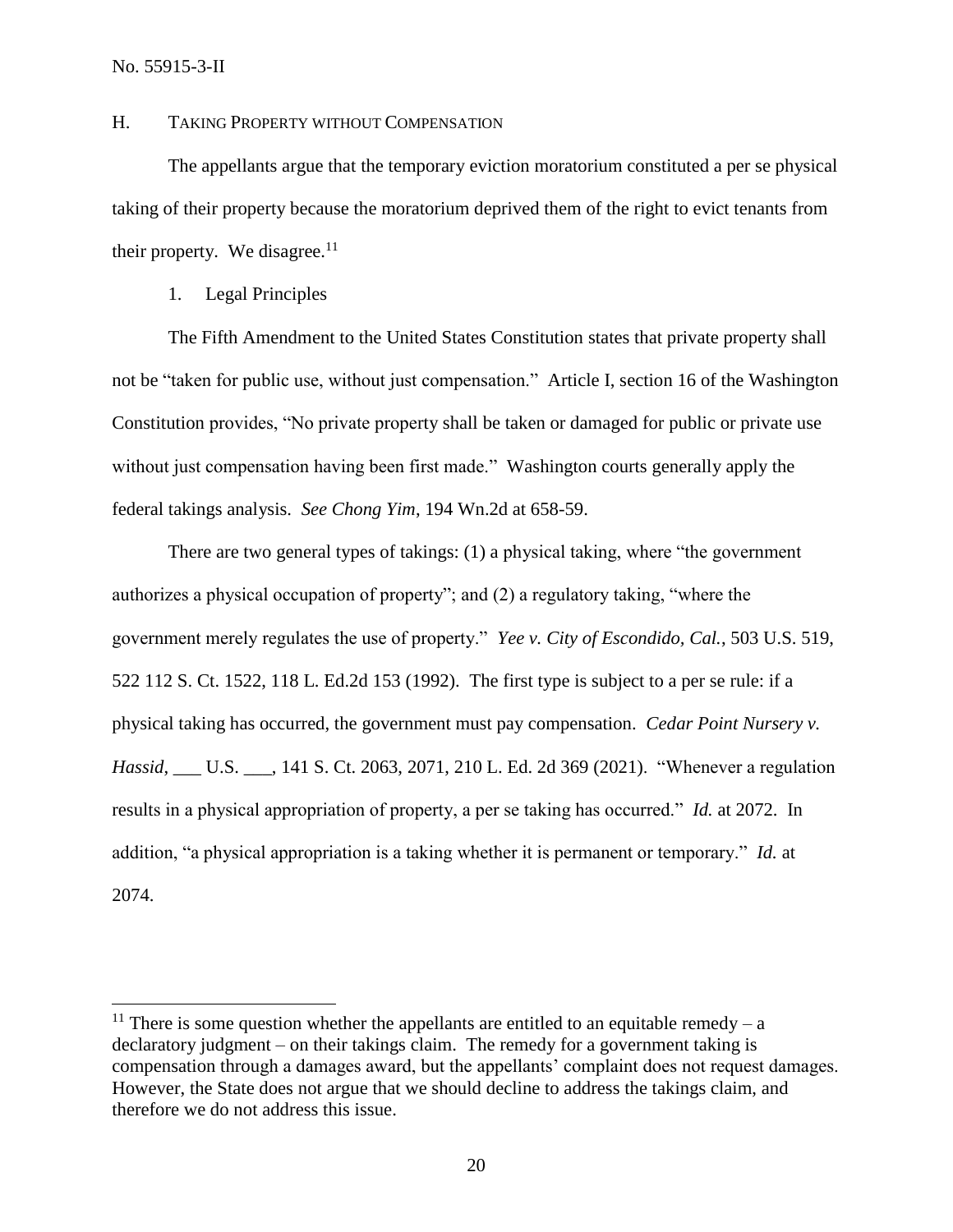The second type of taking is analyzed using a flexible, balancing test adopted in *Penn Central Transportation Co. v. City of New York*, 438 U.S. 104, 98 S. Ct. 2646, 57 L. Ed. 2d 631 (1978). *Cedar Point Nursery*, 141 S. Ct. at 2072.

The appellants allege only that the temporary eviction moratorium constituted a physical, per se taking. They do not argue that the moratorium was a regulatory taking under *Penn Central*.

2. Analysis

The appellants argue that the eviction moratorium constituted a physical, per se taking because it required them to allow tenants to reside in their property without the payment of rent. Relying on *Cedar Point Nursery*, they claim that precluding evictions essentially forced them to submit to a physical occupation of their property.

This argument is inconsistent with the United States Supreme Court's analysis in *Yee*. In that case, mobile park owners who rented pads to the owners of mobile homes challenged a state statute that among other things (1) limited their ability to terminate a mobile home owner's tenancy, (2) did not allow them to remove a mobile home if it was sold, and (3) required them to continue renting to a mobile home purchaser as long as the purchaser had the ability to pay rent. *Yee*, 503 U.S. at 524. The City of Escondido subsequently adopted a rent control ordinance that dictated the rent the mobile park owners could charge. *Id.* at 524-25. The mobile park owners argued that the statute and ordinance resulted in a physical, per se taking because they were precluded from fully using and occupying their property. *Id.* at 525. Instead, the right to physically occupy their property – at submarket rent – essentially had been transferred indefinitely to the mobile home owners and their successors. *Id.* at 527.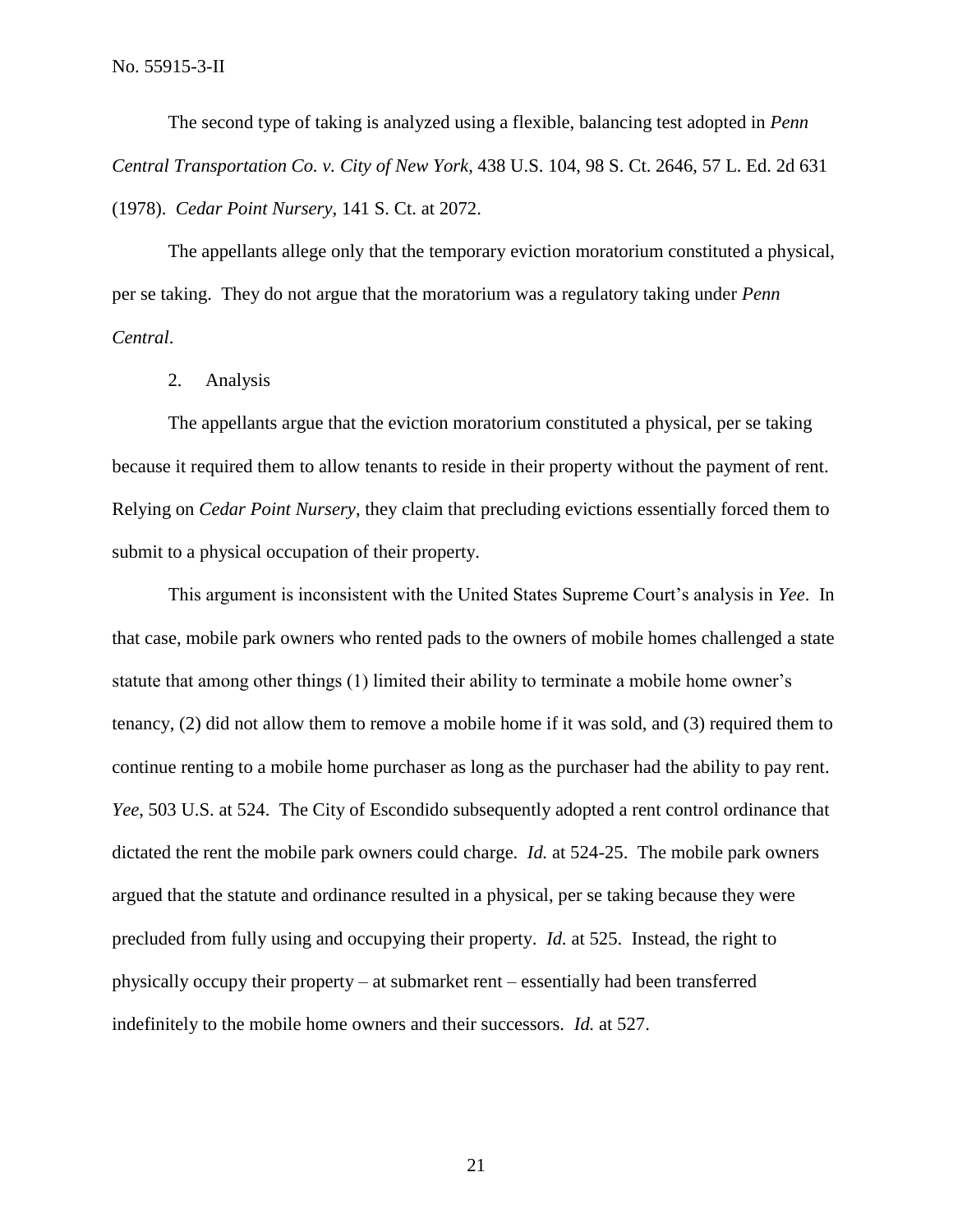The Court stated that this argument was inconsistent with the law of physical takings. *Id.* The court stated, "The government effects a physical taking only where it *requires* the landowner to submit to the physical occupation of his land. 'This element of required acquiescence is at the heart of the concept of occupation.' " *Id.* (quoting *FCC v. Florida Power Corp.*, 480 U.S. 245, 252, 107 S. Ct. 1107, 1112, 94 L. Ed. 2d 282 (1987)). However, the Court emphasized that the statute and the ordinance had not *required* the occupation of the mobile park – the mobile park owners had voluntarily rented their property to the mobile home owners. *Yee*, 503 U.S. at 527. "Put bluntly, no government has required any physical invasion of petitioners' property. Petitioners' tenants were invited by petitioners, not forced upon them by the government." *Id.* at 528.

The Court concluded:

On their face, the state and local laws at issue here merely regulate petitioners' use of their land by regulating the relationship between landlord and tenant. "This Court has consistently affirmed that States have broad power to regulate housing conditions in general and the landlord-tenant relationship in particular without paying compensation for all economic injuries that such regulation entails."

*Id.* at 528-29 (quoting *Loretto v. Teleprompter Manhattan CATV Corp.*, 458 U.S. 419, 440, 102

S. Ct. 3164, 73 L. Ed. 2d 868 (1982)).

The appellants rely on *Cedar Point Nursery*. In that case, a labor regulation required agricultural employers to permit union organizers on their property for three hours a day, 120 days per year, for the purpose of soliciting employees to join or form a union. *Cedar Point Nursery*, 141 S. Ct. at 2069. The court emphasized that the regulation allowed union organizers to physically enter and occupy the property. *Id.* at 2072. "The regulation appropriates a right to physically invade the growers' property – to literally 'take access,' as the regulation provides." *Id.* at 2074. Therefore, the court held that the regulation was a per se physical taking. *Id.*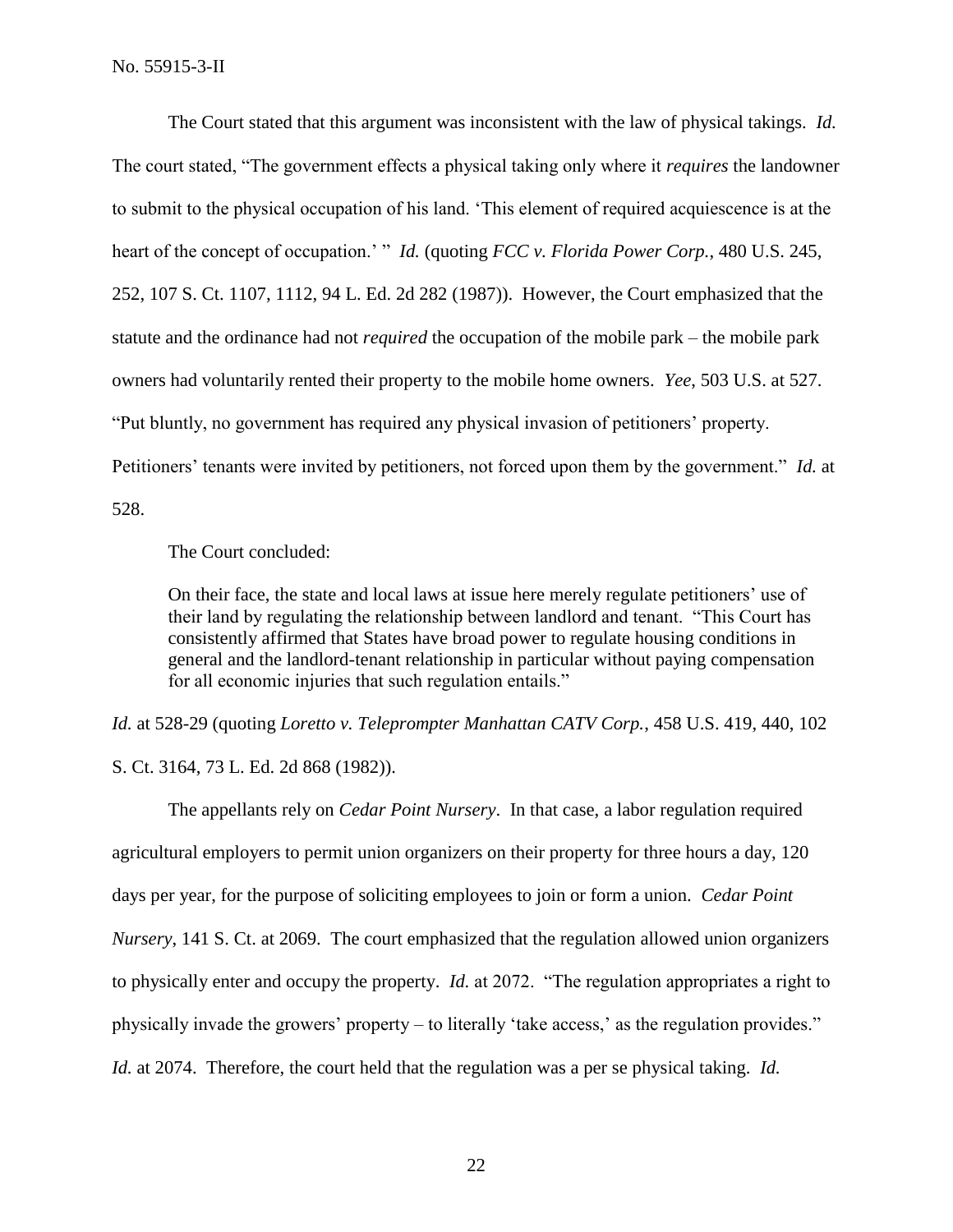This case is similar to *Yee* and is dissimilar to *Cedar Point Nursery*. As in *Yee*, the eviction moratorium did not require the appellants to submit to the physical occupation of their property. Instead, the appellants were the ones who invited their tenants to occupy their rental property. And unlike in *Cedar Point Nursery*, the moratorium did not require that the appellants allow third parties to enter and take access to their property. The proclamations merely operated to "regulate [appellants'] use of their land by regulating the relationship between landlord and tenant." *Yee*, 503 U.S. at 528. Therefore, we conclude that the eviction moratorium did not constitute a physical per se taking.

This conclusion is supported by federal courts in Washington and in other jurisdictions that have ruled that eviction moratoriums do not constitute an unconstitutional physical taking without compensation. *E.g.*, *Jevons v. Inslee*, 2021 WL 4443084, \*11-15 (E.D. Wash. 2021), *appeal filed,* No. 22-35050 (9th Cir Jan. 18, 2022); *El Papel, LLC v. Durkan*, No. 2:20-cv-01323-RAJ-JRC, 2021 WL 4272323, at \*15-17 (Sept. 15, 2021) (Magistrate's report and recommendation), *adopted by court*, 2021 WL 71678 (W.D. Wash. Jan. 8, 2022); *Heights Apts.*, 510 F. Supp. 3d at 812; *Baptiste*, 490 F. Supp. 3d at 388; *Auracle Homes, LLC v. Lamont*, 478 F. Supp. 3d 199, 220-21 (D. Conn. 2020); *Elmsford Apt. Assocs.*, 469 F. Supp. 3d at 162-64.

We hold that the eviction moratorium did not constitute an unconstitutional taking without compensation.<sup>12</sup>

 $12$  The appellants also briefly argue that the eviction moratorium took the rental income to which they were entitled. But it is undisputed that the moratorium did not eliminate the appellants' ability to collect the full amount of past rent due, as long as they offered a reasonable repayment plan to their tenants.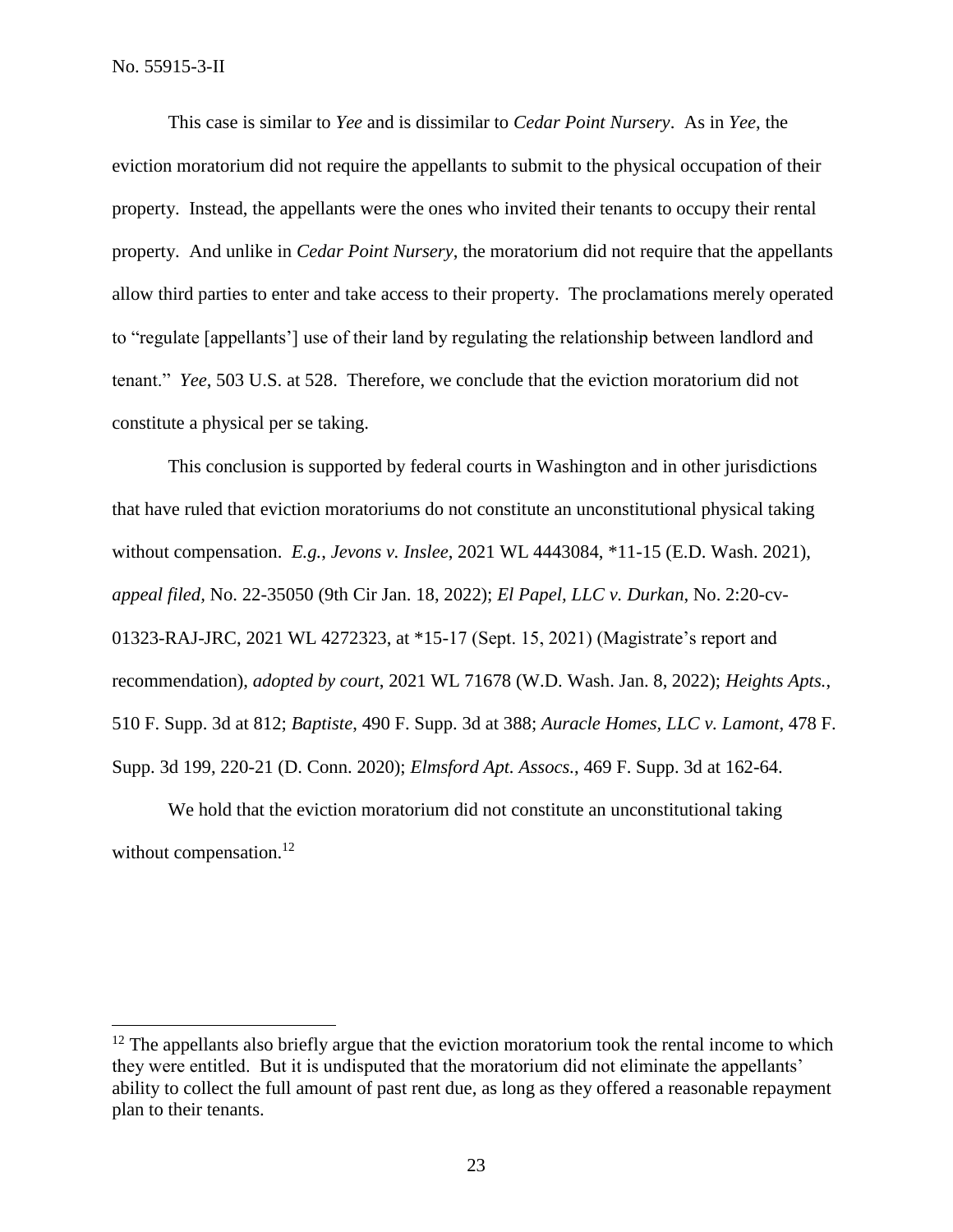No. 55915-3-II

### I. IMPAIRMENT OF CONTRACTUAL RELATIONSHIP

The appellants argue that the temporary eviction moratorium unconstitutionally impaired their contractual relationship with their tenants. We disagree.

1. Legal Standard

Article I, section 10 of the United States Constitution states, "No State shall . . . pass any . . . law impairing the obligation of contracts." Article I, section 23 of the Washington Constitution provides that "[n]o . . . law impairing the obligations of contracts shall ever be passed." The standards under the two provisions are the same. *Lenander v. Dept. of Ret. Sys.*, 186 Wn.2d 393, 414, 377 P.3d 199 (2016).

"[A] constitutional violation will be found only if the challenged action substantially impairs an existing contract and, even then, only if the action was not reasonable and necessary to serve a legitimate public purpose." *Id.* We apply a three-part test: "(1) Does a contractual relationship exist; (2) does the legislation substantially impair the relationship; and (3) if there is a substantial impairment, is the impairment reasonable and necessary to serve a legitimate public purpose?" *Id.*

If the government is not one of the contracting parties, as here, the court must " 'defer to legislative judgment as to the necessity and reasonableness of a particular measure.' " *Energy Reserves Grp., Inc. v. Kansas Power & Light Co.*, 459 U.S. 400, 413, 103 S. Ct. 697, 74 L. Ed. 2d 569 (1983) (quoting *United States Trust Co. v. New Jersey*, 431 U.S. 1, 22-23, 97 S. Ct. 1505, 52 L. Ed. 2d 92 (1977)).

Both parties discuss *Home Building & Loan Association v. Blaisdell*, 290 U.S. 398, 54 S. Ct. 231, 78 L. Ed. 413 (1934). In that Great Depression-era case, the United States Supreme Court upheld a mortgage moratorium law that, among other things, extended mortgagors'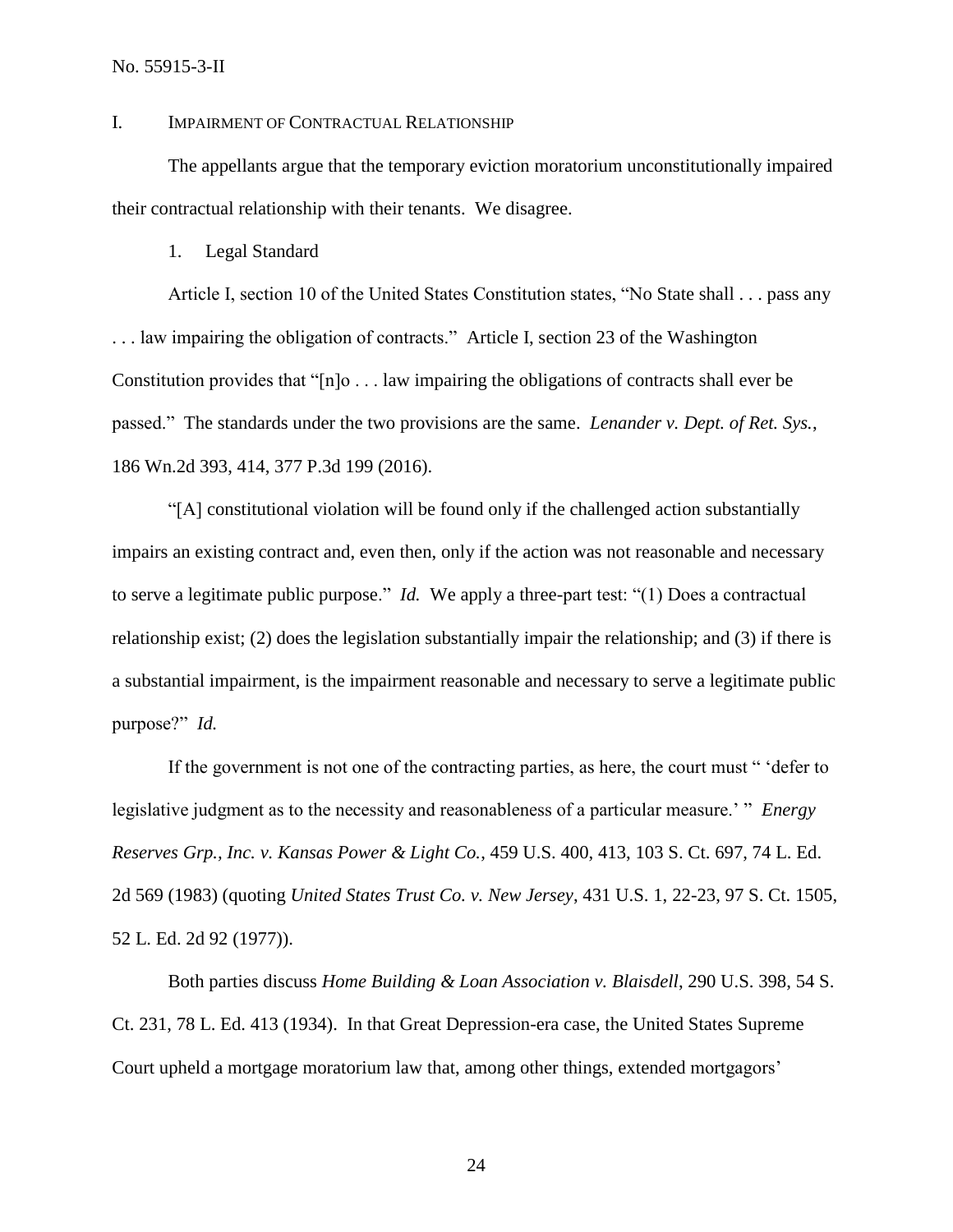No. 55915-3-II

redemption period following a foreclosure sale for up to two years. *Id.* at 416-18. The Court stated that a law may not release or extinguish contractual obligations without violating the contract clause. *Id.* at 431. As a result, the contract clause may not be interpreted to "permit the state to adopt as its policy the repudiation of debts or the destruction of contracts or the denial of means to enforce them." *Id.* at 439. However, the Court stated that the constitutional prohibition against the impairment of contracts should be not be construed to prevent "*limited and temporary interpositions* with respect to the enforcement of contracts if made necessary by a great public calamity," including urgent public need related to economic causes. *Id.* (emphasis added).

Regarding the statute at issue, the Court noted that the mortgage debt was not impaired, the validity of the foreclosure sale and the mortgagee's ability to obtain a deficiency judgment were not affected, and the mortgagor was required to pay the rental value of the home during the extended possession. *Id.* at 445. "The mortgagee-purchaser during the time that he cannot obtain possession thus is not left without compensation for the withholding of possession." *Id.* Therefore, the Court held that the statute did not violate the contracts clause. *Id.* at 447.

- 2. Analysis
	- a. Substantial Impairment

To determine whether there is a substantial impairment of a contractual relationship, we consider "the extent to which the law undermines the contractual bargain, interferes with a party's reasonable expectations, and prevents the party from safeguarding or reinstating his rights." *Sveen v. Melin*, \_\_\_ U.S. \_\_\_, 138 S. Ct. 1815, 1822, 201 L. Ed. 2d 180 (2018). All three considerations support the conclusion that the eviction moratorium does not substantially impair the appellants' contracts with their tenants.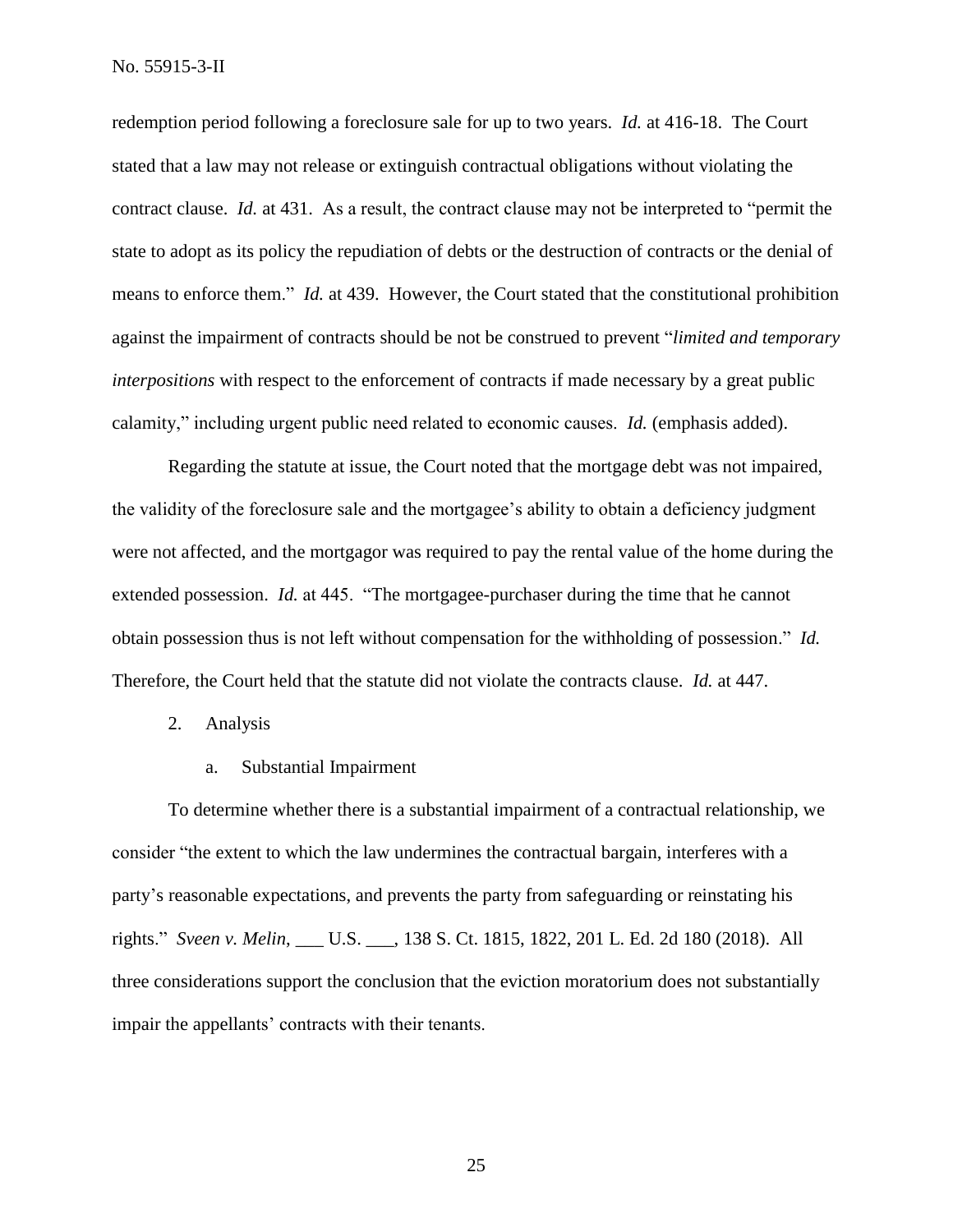First, the eviction moratorium did not undermine landlords' contractual bargain. The moratorium did not extinguish the contractual obligations of tenants to pay rent. Instead, the moratorium temporarily delayed landlords' ability to exercise the remedy of eviction for nonpayment of rent.

The appellants claim that the moratorium imposed a permanent prohibition against landlords treating any unpaid rent as an enforceable debt. However, this claim is inaccurate. The proclamations state that unpaid rent would not be an enforceable debt only if (1) nonpayment occurred after February 29, 2020, (2) "non-payment was as a result of the COVID-19 outbreak," and (3) the landlord failed to offer the tenant a reasonable repayment plan. Proclamation 20-19.1 at 4. Assuming a landlord offered a reasonable repayment plan, all unpaid rent would be an enforceable debt.

The appellants argue that allowing landlords to treat unpaid rent as an enforceable debt only if they offer a reasonable payment plan was illusory for landlords, like Horwath, whose tenants refused to communicate with them. They emphasize that the repayment plan condition required that the offered plan be "reasonable based on the individual financial, health, and other circumstances of that resident." Proclamation 20-19.1 at 4. According to the appellants, it would be impossible for landlords to offer the required repayment plan if they had no information regarding their tenants' "financial, health, and other circumstances" and no way of forcing tenants to provide such information.

However, a trial court assessing whether a prepayment plan was reasonable undoubtedly would base its assessment on the information available to the landlord. For example, the landlord could make assumptions based on the financial information about the tenants obtained at the inception of the lease. A trial court would not penalize a landlord by rendering unpaid rent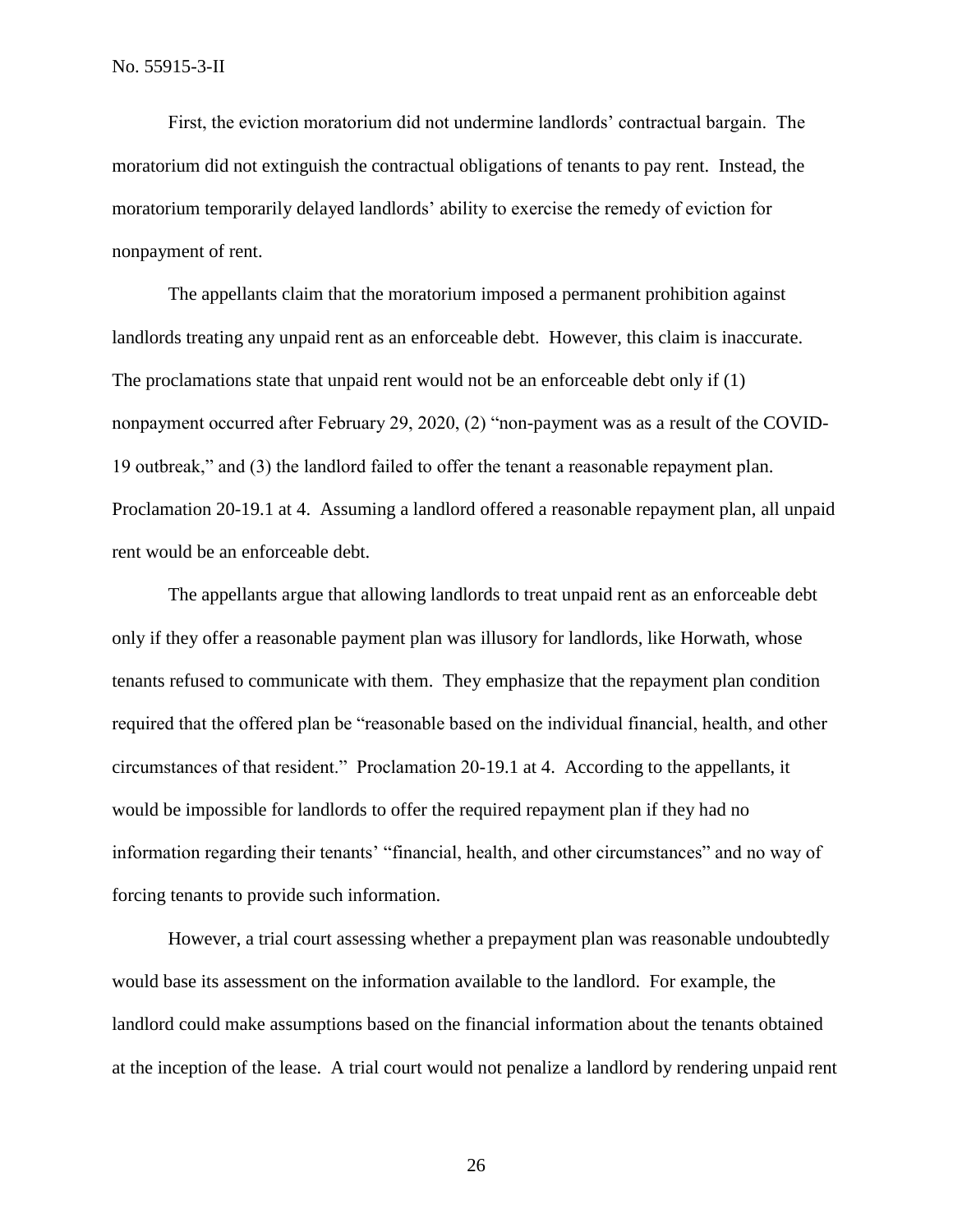an unenforceable debt when the landlord made a good faith effort to design a reasonable repayment plan despite the tenant's failure to cooperate.

Second, the moratorium did not completely interfere with landlords' reasonable expectations. There is no question that the rental housing industry generally has been regulated heavily, such as in the Residential Landlord-Tenant Act, chapter 59.18 RCW, and the forcible entry and unlawful detainer statute, chapter 59.12 RCW. This pervasive regulation put landlords on notice that the government might intervene further in the landlord-tenant relationship.

Third, the eviction moratorium gave landlords the ability to safeguard and reinstate their rights. The moratorium was temporary, and following its expiration landlords retained all available remedies for nonpayment of rent. The moratorium merely delayed the exercise of those remedies. And as noted above, even during the moratorium landlords could treat unpaid rent as an enforceable obligation if they offered tenants a reasonable repayment plan.

Federal courts in Washington and in other jurisdictions have ruled that eviction moratoriums do not substantially impair contractual relationships between landlords and tenants. *E.g.*, *Jevons*, 2021 WL 4443084, at \*8-9; *Heights Apts.*, 510 F. Supp. 3d at 808-09; *Auracle Homes*, 478 F. Supp. 3d at 224-25; *Elmsford Apt. Assocs.*, 469 F. Supp. 3d at 171-72.

We conclude that the eviction moratorium did not substantially impair the appellants' rental contracts.

#### b. Reasonable and Necessary Means

Even if we were to assume that the eviction moratorium substantially impaired the appellants' contractual relationship with their tenants, the moratorium did not violate the contracts clause because it was "reasonable and necessary to serve a legitimate public purpose." *Lenander*, 186 Wn.2d at 414.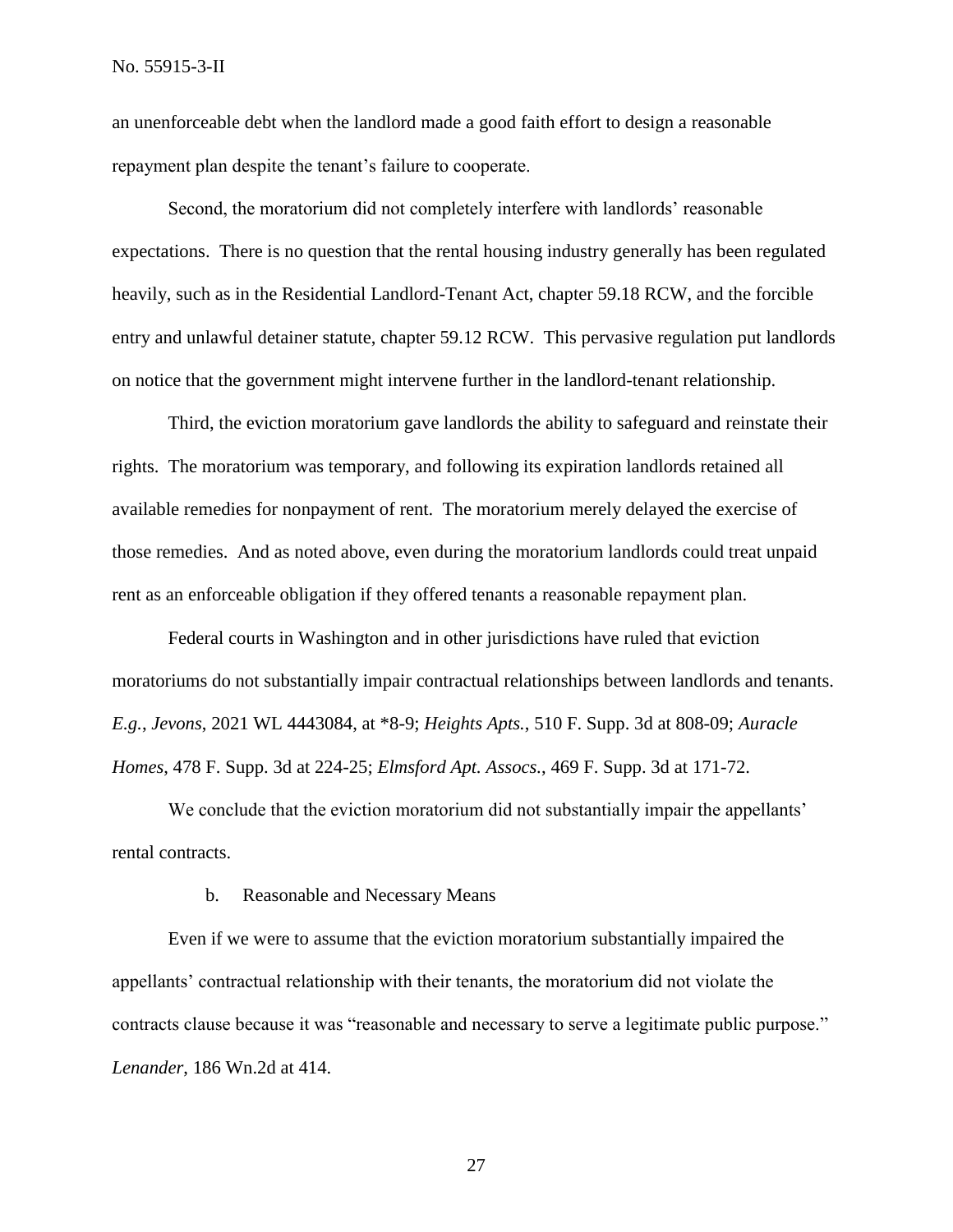The appellants do not dispute that the eviction moratorium served a legitimate public purpose: to prevent widespread homelessness and the further spread of COVID-19. They argue only that the moratorium did not advance this purpose in an appropriate and reasonable manner. And they focus only on the fact that the eviction moratorium applied to all tenants, including those who suffered no economic hardship or inability to pay as a result of the COVID-19 pandemic.

However, this case does not involve government contracts, so we must defer to the governor's judgment as to the best way to achieve the compelling government purpose. *See Energy Reserves Grp.*, 459 U.S. at 413. Requiring tenants to prove financial hardship in order to stop eviction proceedings would create further uncertainty and would force tenants to expend limited personal and financial resources to maintain their homes. And some tenants may not have the ability to gather sufficient evidence to prove an inability to pay, and therefore would lose their homes despite suffering pandemic-related economic distress. Finally, requiring proof of financial hardship potentially would have created the need for thousands of tenants to appear in court, further risking exposure to and spread of COVID-19.

In addition, the governor's proclamations required tenants to pay rent if they had the financial resources to pay. Proclamation 20-19.1 and all subsequent proclamations contained the statement that "Tenants, residents, and renters who are not materially affected by COVID-19 should and must continue to pay rent, to avoid unnecessary and avoidable economic hardship to landlords, property owners, and property managers who are economically impacted by the COVID-19 pandemic." Proclamation 20-19.1 at 2.

We conclude that the temporary eviction moratorium was reasonable and necessary to serve the legitimate public purpose of preventing homelessness and the spread of COVID-19.